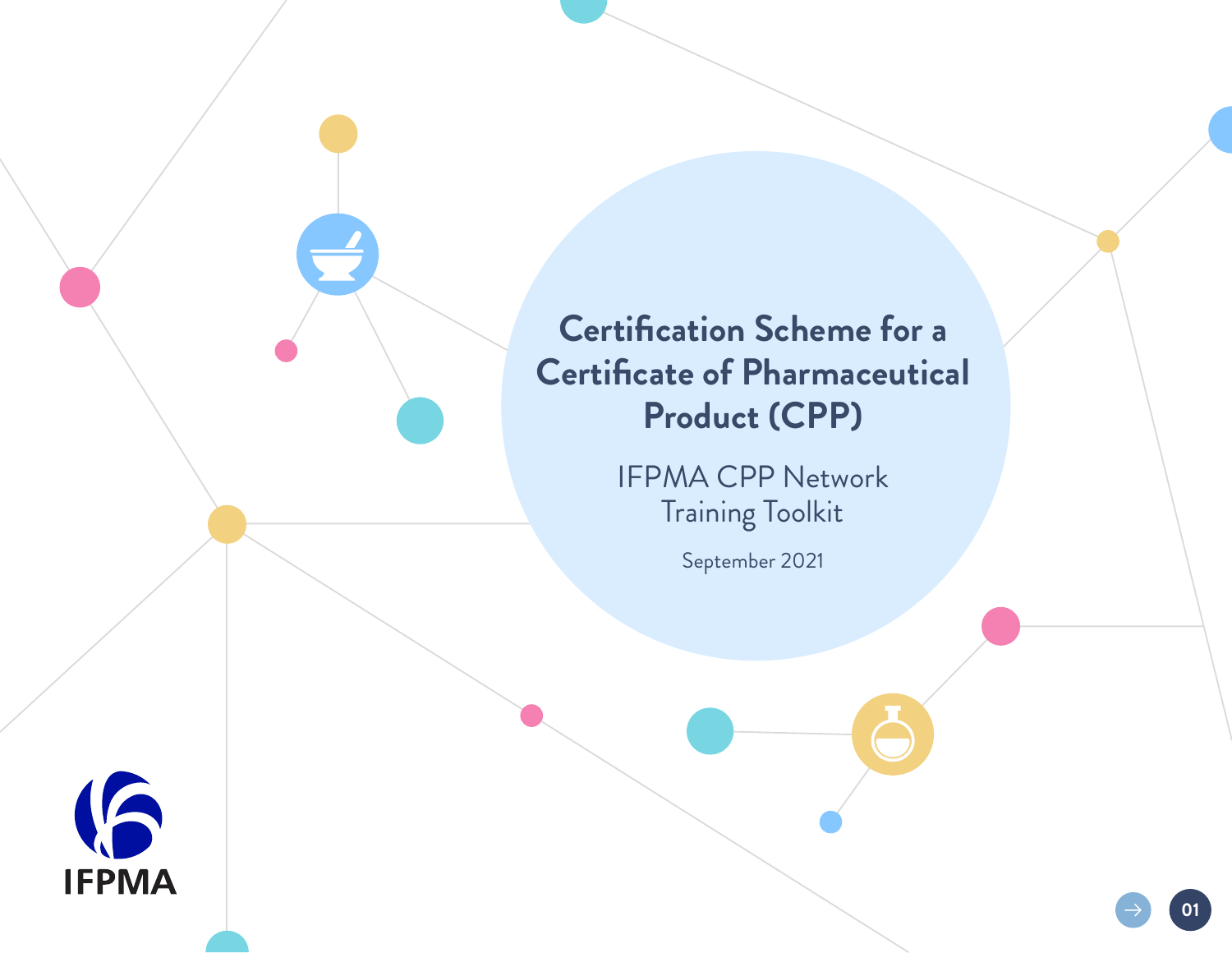# **External Training Package**

**M** 



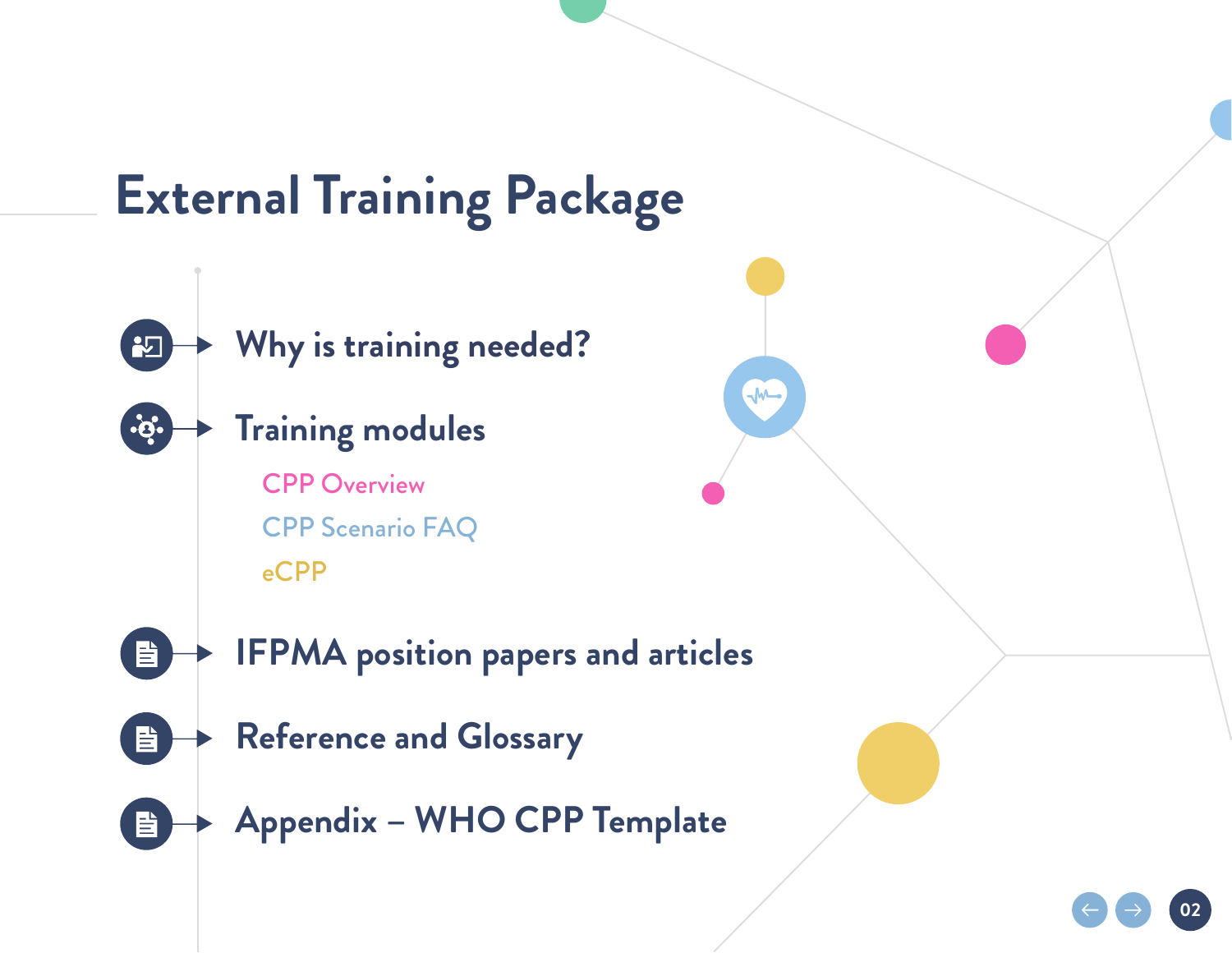## <span id="page-2-0"></span>**Why is training needed?**

-O)

-O

-0)

Under the WHO Certification Scheme, the CPP is a key document that aims to accelerate patient access to medicines, especially in countries that do not have the infrastructure or capabilities to complete a full Quality, Safety and Efficacy (QSE) review themselves.

Despite the original aim of the WHO Scheme since 1997, i.e. to provide a standard process, the regulatory procedures among countries have varied significantly and different approaches and interpretations of the CPP Scheme have applied from one country to another.

This training toolkit should be used in conjunction with the current WHO guidelines and relevant local legislative requirements.

**03** well as, highlighting the challenges and opportunities needed to improve and modernize the This training toolkit aims at providing a greater understanding of the current process, as regulatory procedures that will ultimately accelerate patient access to medicines.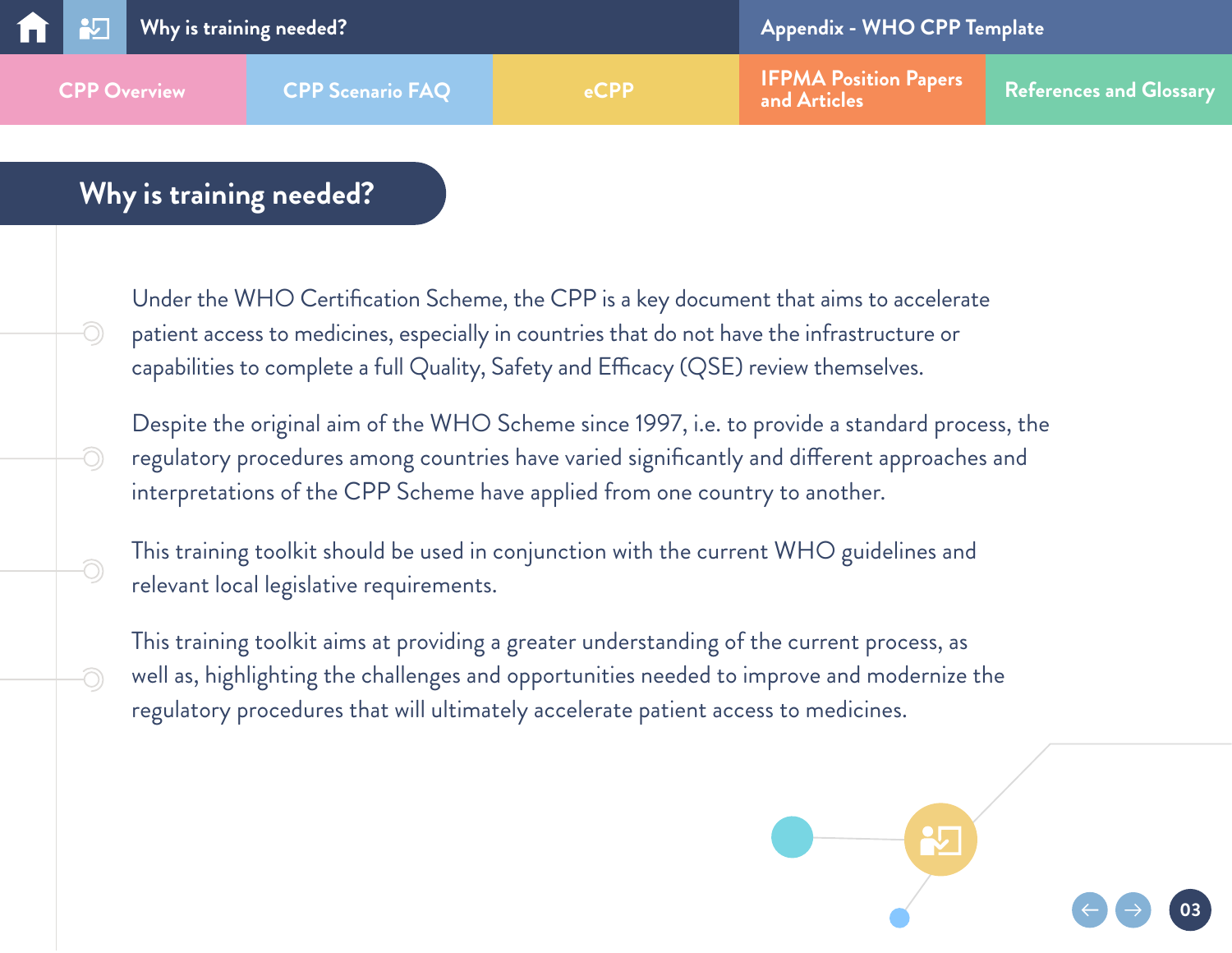<span id="page-3-0"></span>

| <b>The Review of Section</b> Training Modules |                         |            | <b>Appendix - WHO CPP Template</b>           |                                |  |
|-----------------------------------------------|-------------------------|------------|----------------------------------------------|--------------------------------|--|
| <b>CPP Overview</b>                           | <b>CPP Scenario FAQ</b> | <b>CPP</b> | <b>IFPMA Position Papers</b><br>and Articles | <b>References and Glossary</b> |  |

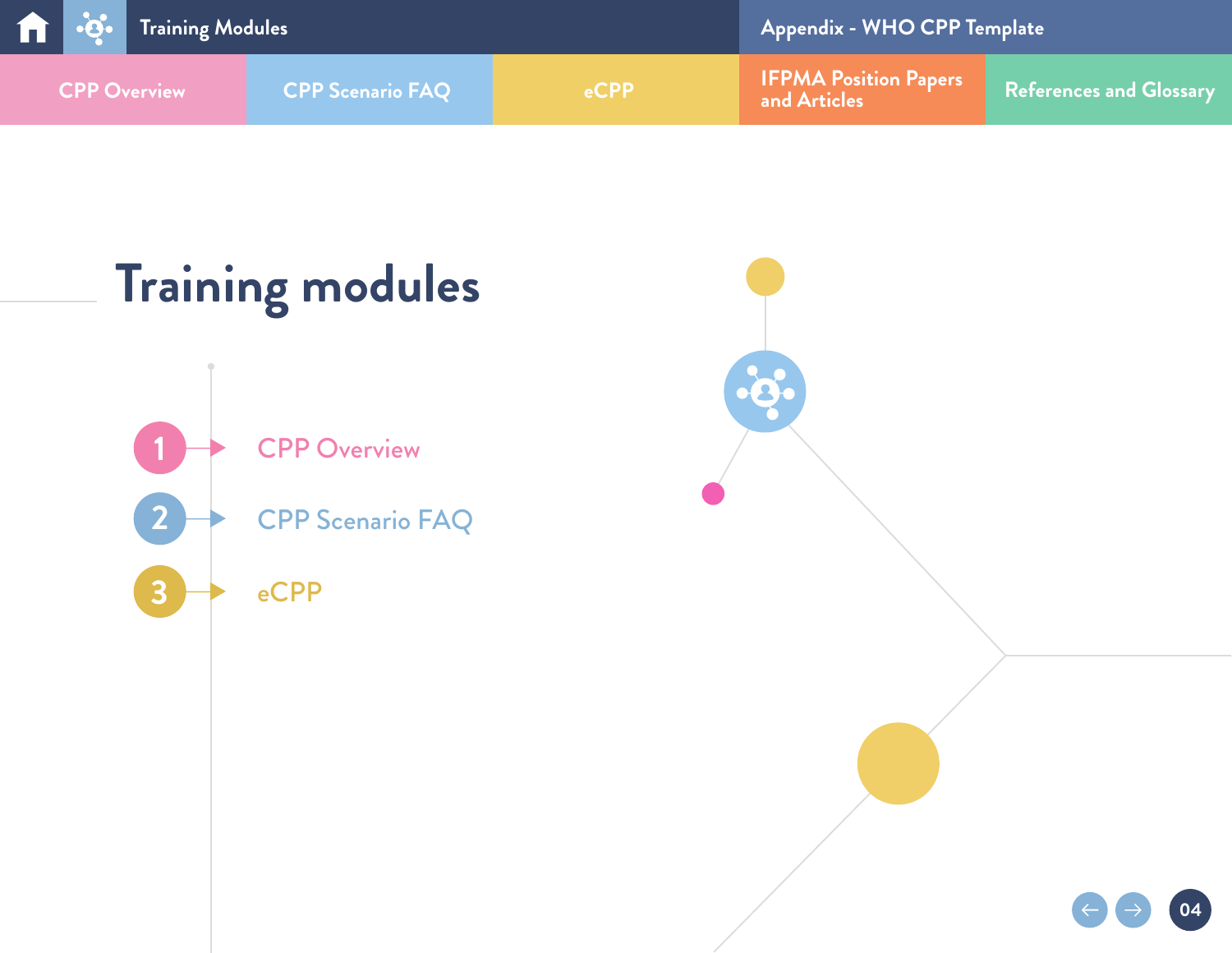<span id="page-4-0"></span>

# **CPP overview**

 $\odot$ 

 $\bigcirc$ 

[What is a CPP and what is its purpose?](#page-5-0)

[Which Regions require a CPP and why?](#page-10-0)

က်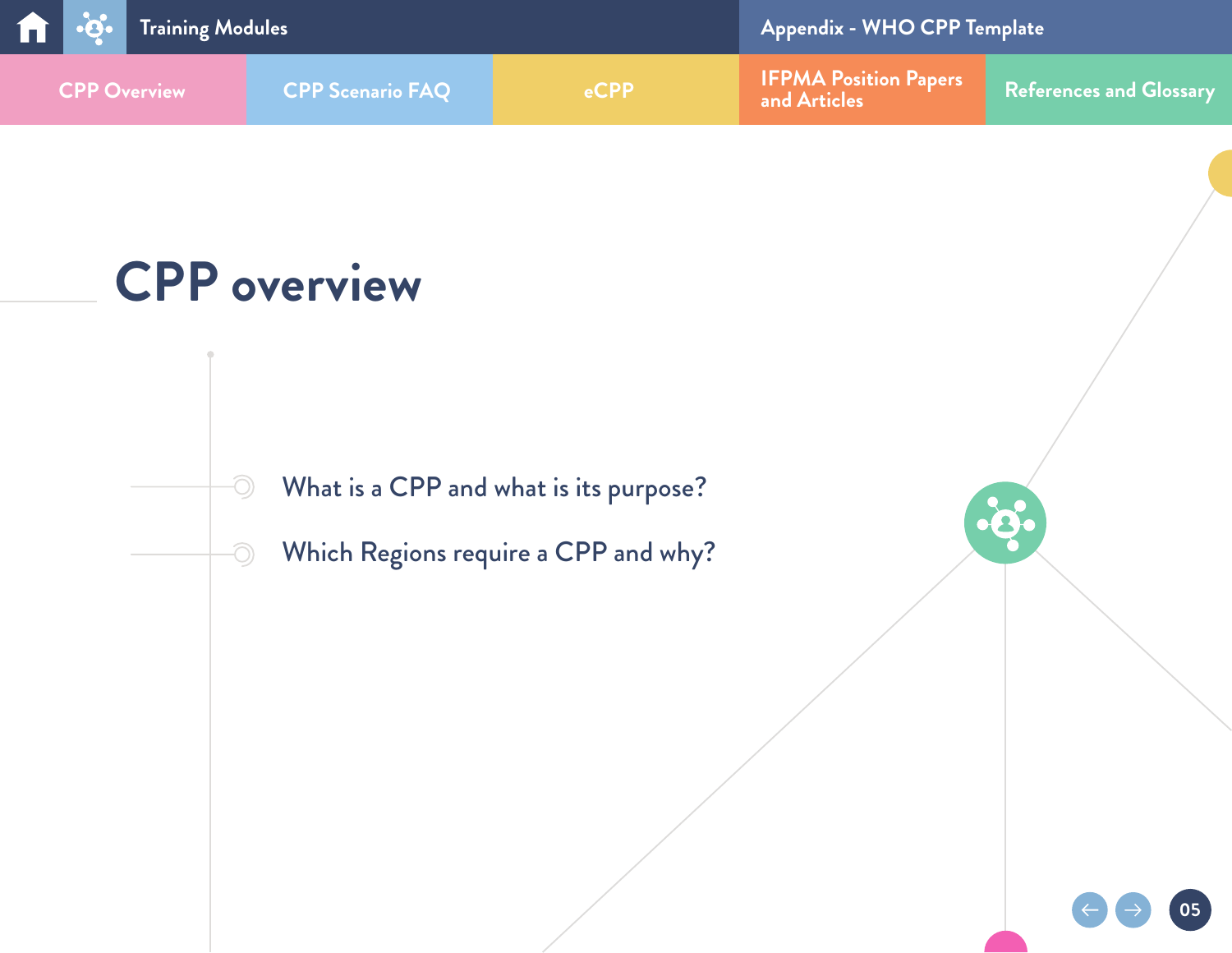<span id="page-5-0"></span>

|                                                          |                                                | <b>The Fig.</b> Training Modules |         |                                                                                                    | Appendix - WHO CPP Template |  |  |
|----------------------------------------------------------|------------------------------------------------|----------------------------------|---------|----------------------------------------------------------------------------------------------------|-----------------------------|--|--|
|                                                          | <b>CPP Scenario FAQ</b><br><b>CPP Overview</b> |                                  | $e$ CPP | <b>IFPMA Position Papers</b><br>and Articles<br>References and Glossary                            |                             |  |  |
| $\mathbb{R}^7$<br>What is a CPP and what is its purpose? |                                                |                                  |         | $\left(\left(\begin{matrix} 1 & 1 \end{matrix}\right)\right)$ Which Regions require a CPP and why? |                             |  |  |

## **What is a CPP and what is its purpose?**

The WHO Certification Scheme for a Certificate of Pharmaceutical Product (CPP) is an international voluntary agreement to provide assurance to countries participating in the Scheme, about the quality of pharmaceutical products moving in international commerce.

- Guidelines are located on the WHO website **[www.who.int\\*](http://www.who.int)**
- The CPP template (contents) are provided in the **[Appendix](#page-27-0)**

#### **The CPP Scheme supports the regulatory review in countries without sufficient capability to conduct a full dossier review themselves. Ideally, a CPP should not be required in countries that have the capabilities to conduct full reviews (QSE).**

The CPP should be used when a pharmaceutical product is under consideration for a product license / marketing authorization, or when administrative action is required to renew, extend or vary such a license.

#### **The CPP contains, but is not limited to, the following information:**

- Confirmation of approval of QSE in the issuing country
- A snapshot of the license (only includes information registered in the issuing country)
- Confirms product approval, license holder and Good Manufacturing Practices (GMP) status

#### **The Scheme ensures:**

 $\circledcirc$  The CPP issuer meets a comprehensive system of quality assurance through independent inspection that all manufacturing operations are carried out in conformity with GMP

**06**

\* WHO Expert Committee on Specifications for Pharmaceutical Preparations 55th report, Section 9.2 WHO Certification Scheme on the quality of pharmaceutical products moving in international commerce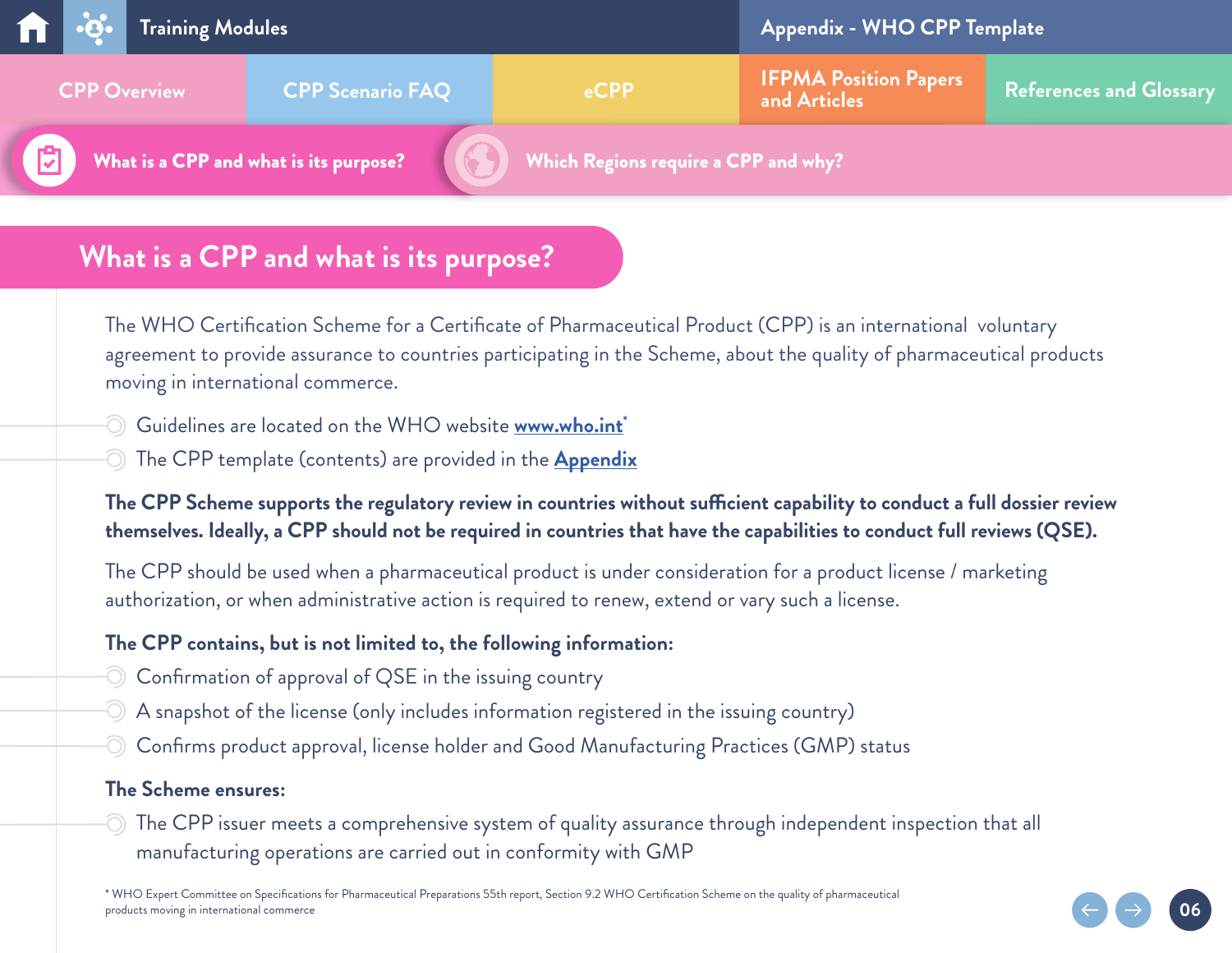<span id="page-6-0"></span>

## **Content of the CPP**

## **A CPP has two DISTINCT parts:**

- Evidence of QSE Review
- $\odot$  Evidence of Compliance with GMP

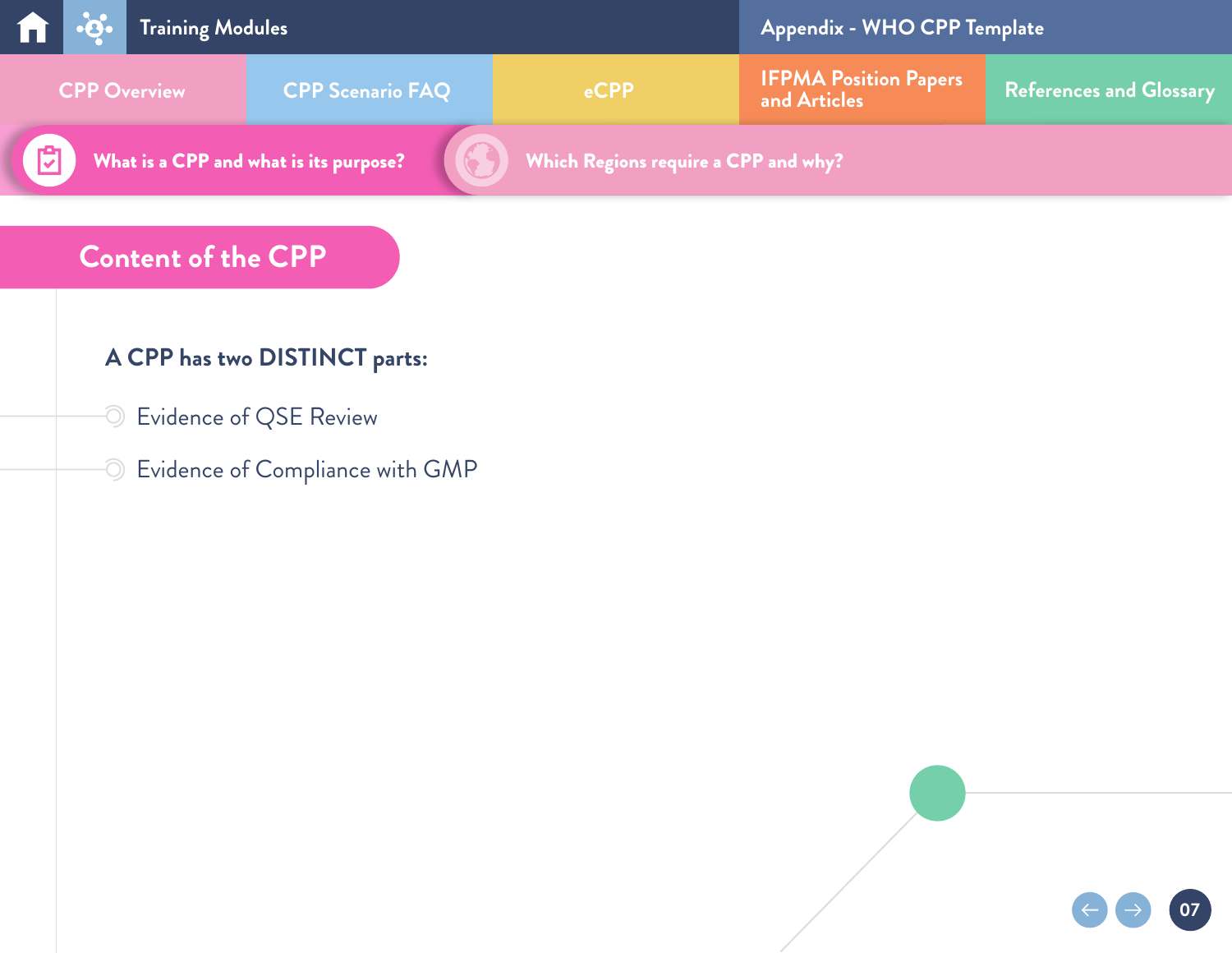

## **Key challenges of the interpretation of the CPP scheme**

 $\bigcirc$ 

-O

-O

-O

Ō,

-O

-0

- Difference in product names between certifying and requesting countries.
- The CPP confirms GMP status, additional GMP certificates should not be necessary or requested.
- The CPP is a legal document and additional apostille and/or legalization should not be requested. (Note: Align with WHO recommendations)
- Requirements for the 'country of origin' or 'source country' have multiple definitions and should be clarified as it could refer to the country of any one of the following: final approval or marketing, manufacture, packaging, final release, or main headquarters of the pharmaceutical company.
- The CPP provides evidence of a positive QSE review in the issuing country. A full dossier is not recommended to be requested by CPP requesting country.
- The scheme refers only to the manufacturer of the dosage form but some importing countries require additional manufacturers to be listed.
- The issued CPP is a snapshot of the Market Authorization (MA) in the issuing country and may not necessarily reflect the entire situation in the importing country.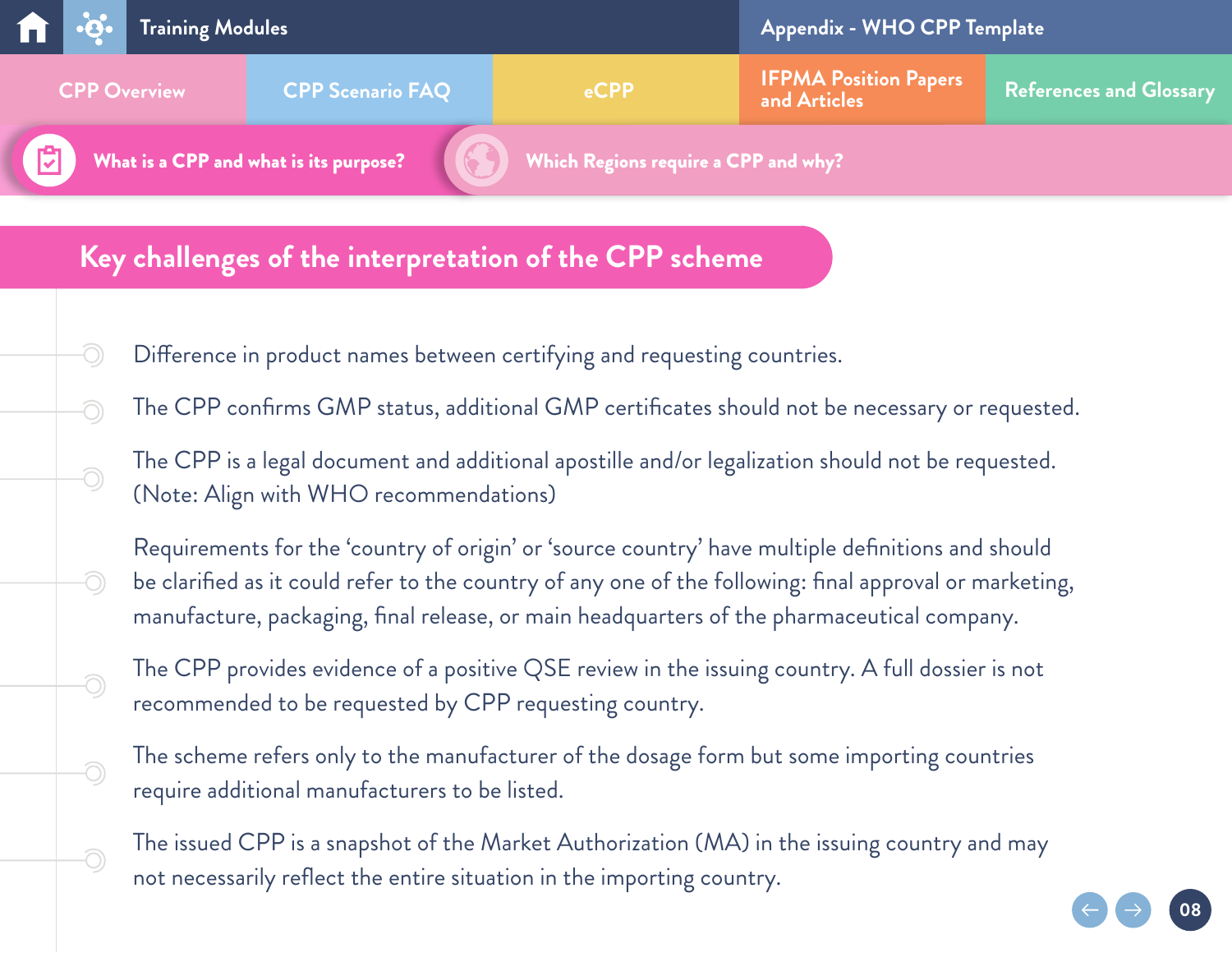|                                                | <b>The Property of School</b> Training Modules |                                      |                                              | <b>Appendix - WHO CPP Template</b> |  |  |
|------------------------------------------------|------------------------------------------------|--------------------------------------|----------------------------------------------|------------------------------------|--|--|
| <b>CPP Scenario FAQ</b><br><b>CPP Overview</b> |                                                | $e$ CPP                              | <b>IFPMA Position Papers</b><br>and Articles | References and Glossary            |  |  |
| What is a CPP and what is its purpose?         |                                                | Which Regions require a CPP and why? |                                              |                                    |  |  |

## **Advantages of the scheme**

O

-O

Ō,

-0

- Provides the standard format that is expected to be used.
- Enables recipient CPP countries to gain assurance on the QSE of the product in the issuing country.
- Obliges certifying authorities to disclose important information to the importing country.
- Facilitates patient access to quality medicines, by relying on the review and approval of reference regulatory authorities.

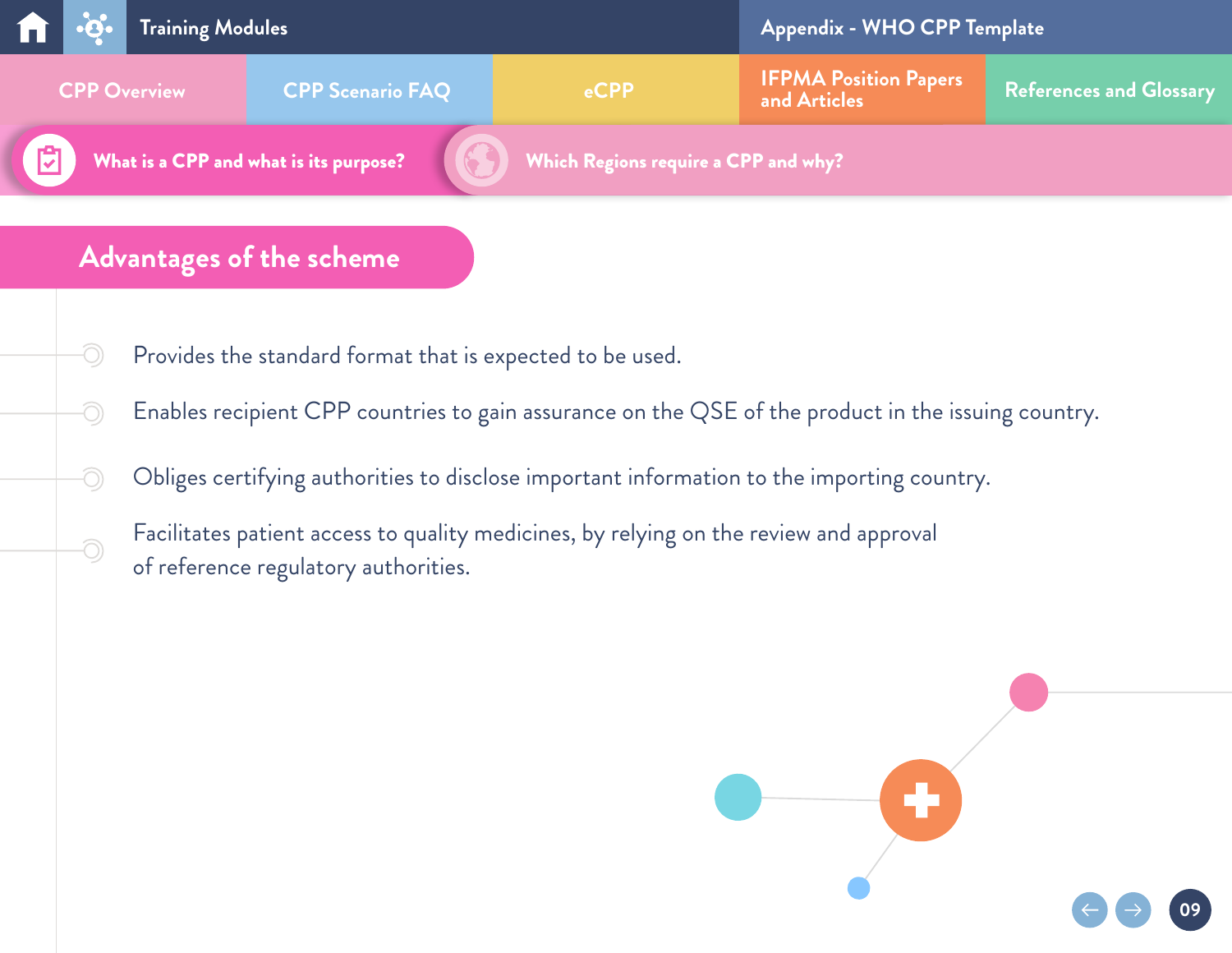|   |                                                | <b>The Project of School</b> Training Modules |                                        |                                              | Appendix - WHO CPP Template |  |  |
|---|------------------------------------------------|-----------------------------------------------|----------------------------------------|----------------------------------------------|-----------------------------|--|--|
|   | <b>CPP Scenario FAQ</b><br><b>CPP Overview</b> |                                               | $e$ CPP                                | <b>IFPMA Position Papers</b><br>and Articles | References and Glossary     |  |  |
| 内 |                                                |                                               | What is a CPP and what is its purpose? | Which Regions require a CPP and why?         |                             |  |  |

## **Authorities issuing WHO-type certificates should satisfy the following criteria**

Ō,

Ō,

O)

O.

An effective marketing authorization, vigilance and market surveillance and control systems for pharmaceutical products, including the responsible manufacturers and licensing of distributors.

GMP requirements, consistent with those recommended by WHO in accordance with its current publication, to which all manufacturers of finished pharmaceutical products (FPP) are required to conform.

Effective controls to monitor the quality of pharmaceutical products registered or manufactured within its country or region, including access to an independent medicine testing laboratory.

A pharmaceuticals inspectorate, operating as an arm of the national or regional medicines regulatory authority, and having the technical competence, experience and resources to assess whether or not GMP and other controls are being effectively implemented, and the legal power to conduct or to coordinate appropriate investigations to ensure that manufacturers conform to these requirements by, for example, examining premises and records and taking samples; and

An efficient surveillance system, administrative capacity and good regulatory practices compliance to issue the required certificates efficiently, to detect and institute inquiries in the case of complaint, and to expeditiously notify WHO and, when possible, the competent authority in the Member State or region known to have imported a specific product, or publish the information on the website about the product that is associated with a potentially serious quality defect or other hazard in a timely manner.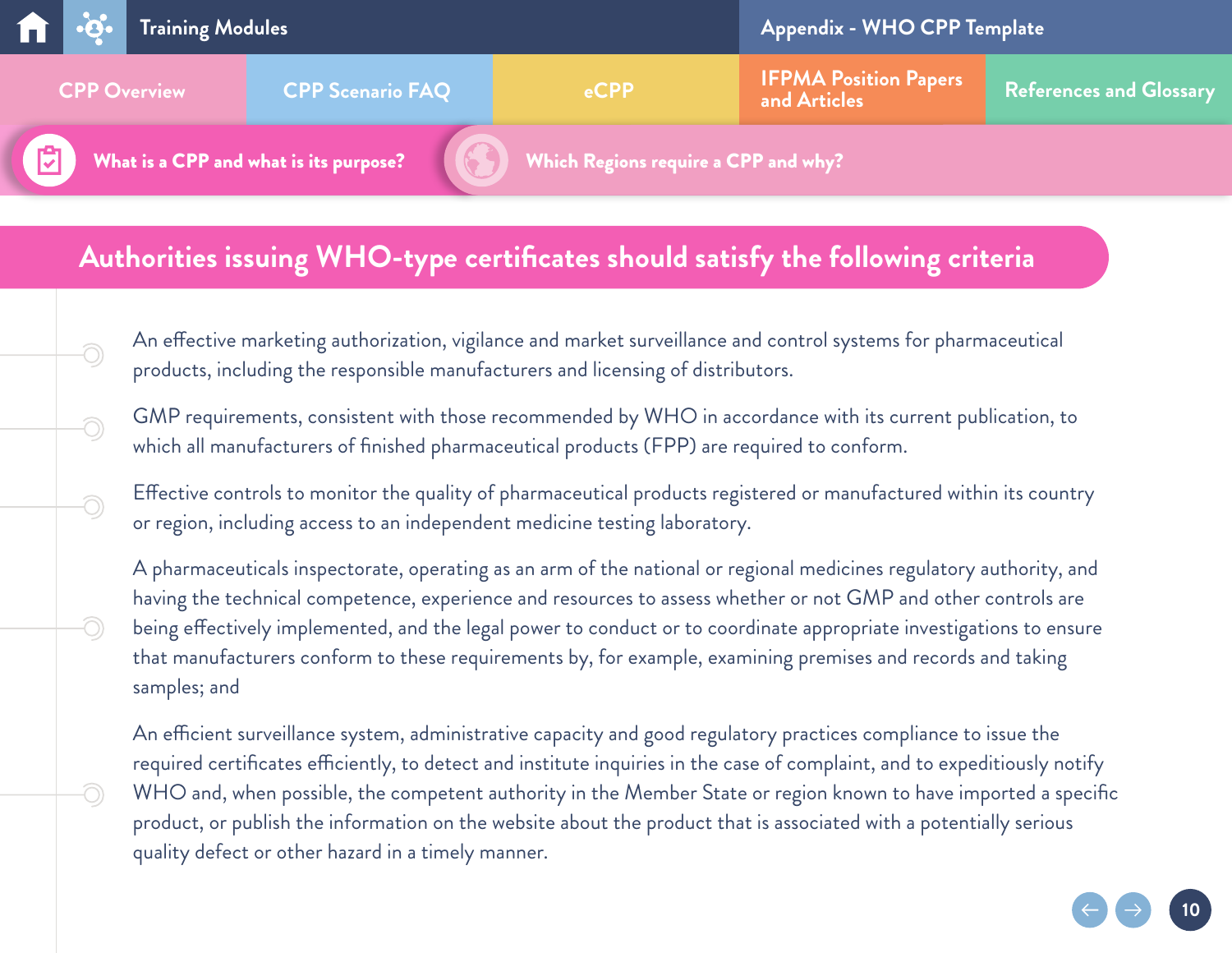<span id="page-10-0"></span>

## **Which Regions require CPPs and why?**

#### Most non-ICH Countries

-O)

-O

The CPP may be required to support a regulatory submission. This can be submitted at the beginning of or during the NRA review, throughout the lifecycle of a product.



**11**

According to the WHO Scheme, CPPs should not be required in countries that require full ICH CTD dossiers and have the capability to conduct full QSE reviews. Requirement for CPP should be removed if it is not used as its original intent to replace partial or full review.

Issuing NRA should not require CPPs for their regulatory submission.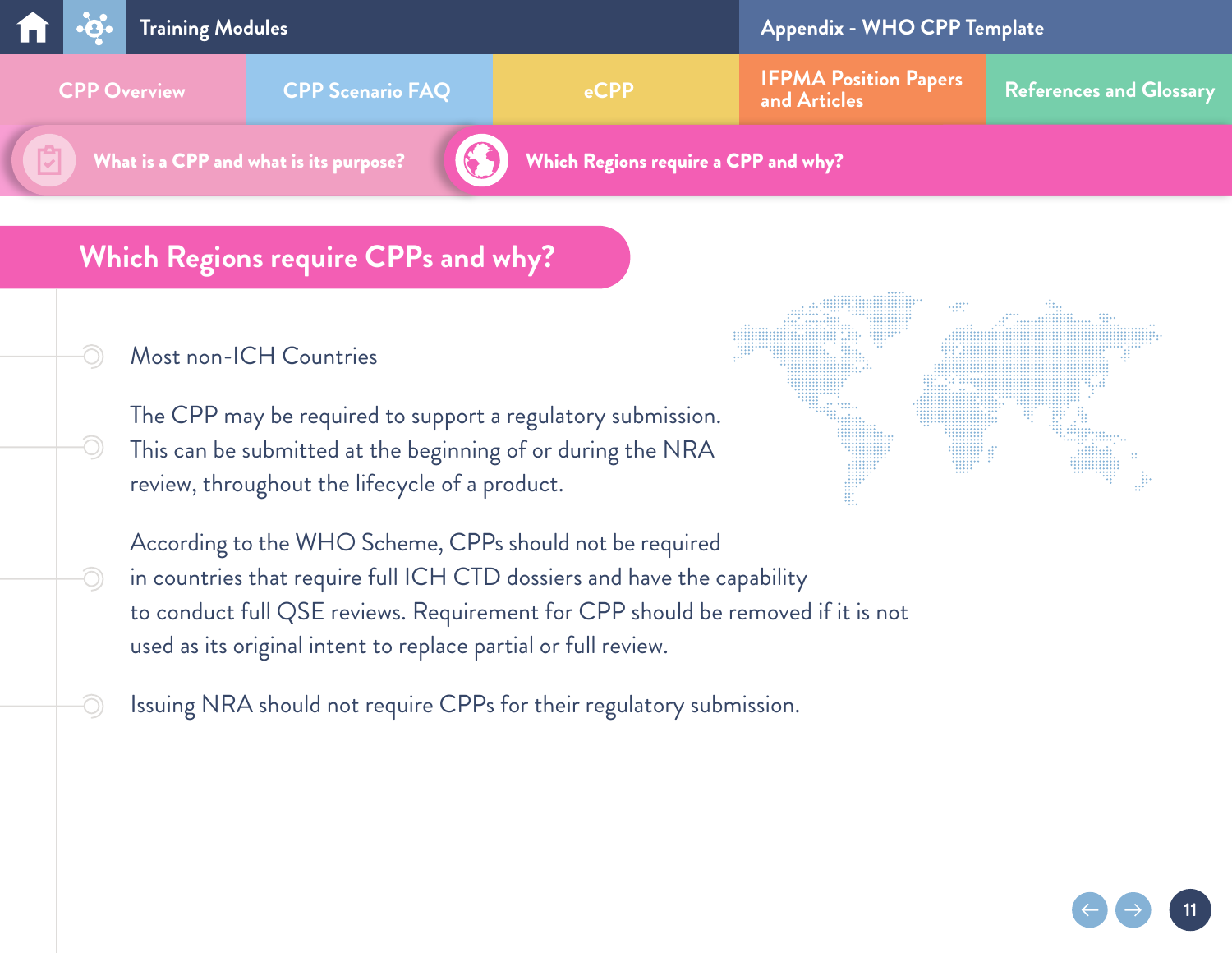<span id="page-11-0"></span>

| <b>The Review of Serving Modules</b> |                         |         | <b>Appendix - WHO CPP Template</b>           |                         |  |
|--------------------------------------|-------------------------|---------|----------------------------------------------|-------------------------|--|
| <b>CPP Overview</b>                  | <b>CPP Scenario FAQ</b> | $e$ CPP | <b>IFPMA Position Papers</b><br>and Articles | References and Glossary |  |

# **CPP scenario training**

[CPP applications are not harmonized](#page-12-0)

The [CPP only reflects the registered information](#page-15-0)  [of the certifying](#page-15-0) NRA



**[4](#page-18-0)**

**[1](#page-12-0)**

**[2](#page-15-0)**

[Authentication of CPP](#page-17-0)

[CPP](#page-18-0) may still be requested even when the NRA is completing a full dossier QSE review

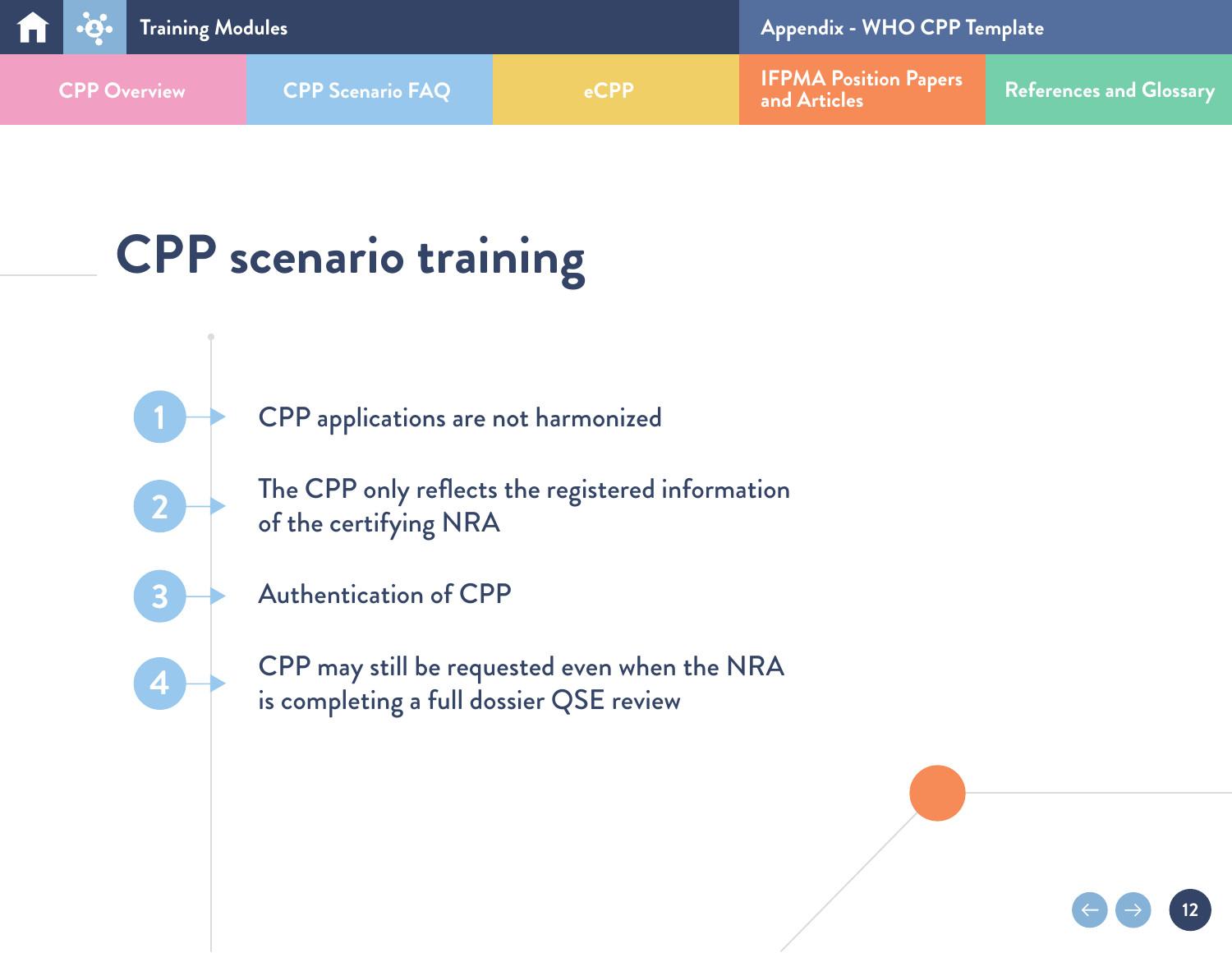<span id="page-12-0"></span>

#### **Each certifying authority has its own system:**

- Requests to NRAs can be submitted as hard copy or preferably electronically.
- Different levels of detail are required by different NRAs.  $\bigcirc$
- Timeline for issuing CPP is not standardized, some NRAs provides opportunity to Fast Track a request.
- -O Issuing authorities may not perform quality check; it is advised that a quality check be done by the CPP recipient.

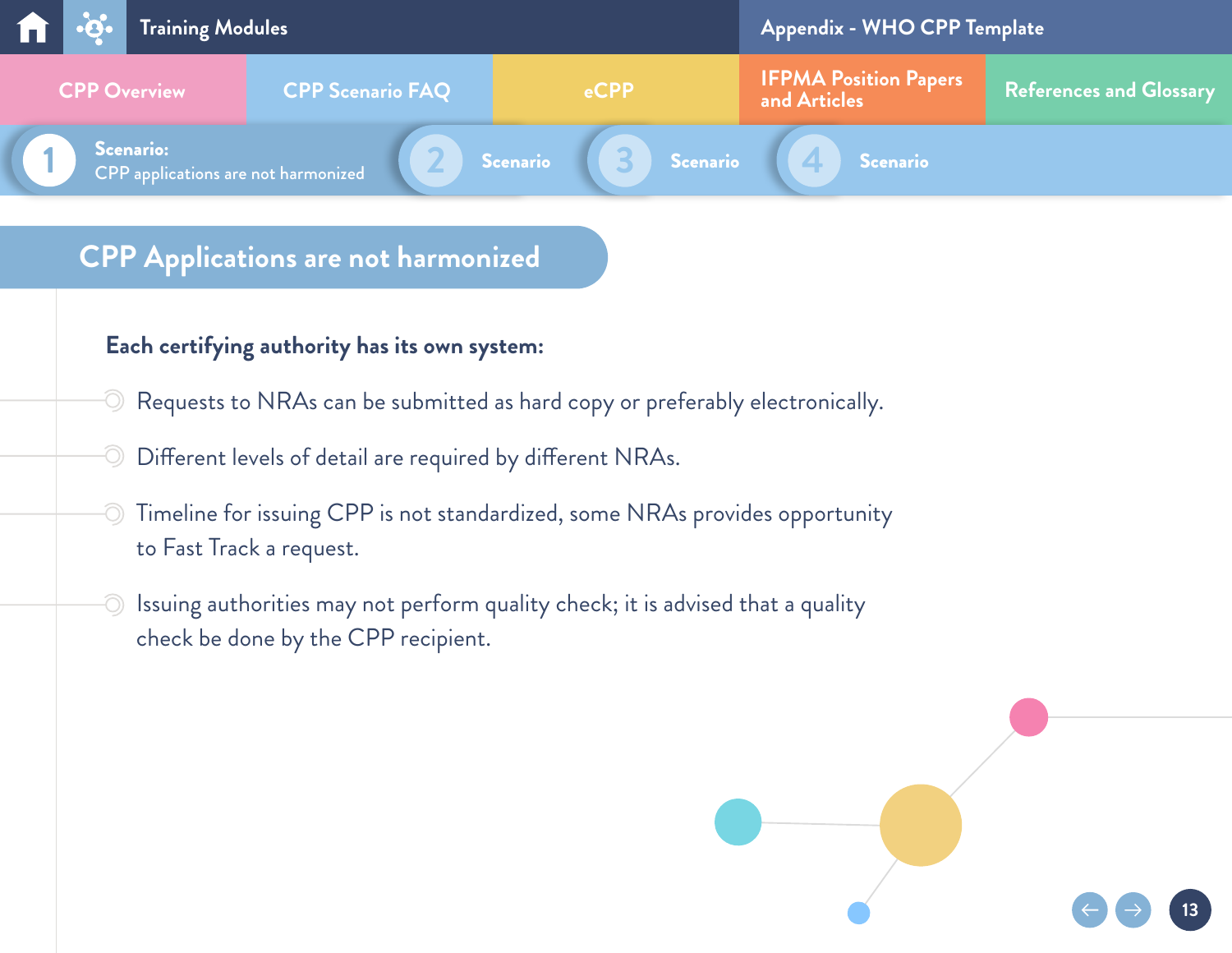

There is a requirement to submit a CPP for registration of a new indication.

-O

-O

<u> O</u>

- The first issuing HA to approve will only issue eCPPs, however there is no digital signature!
	- The recipient HA will only accept legalised CPPs, however this is not possible to obtain with a digital/wet ink signature!

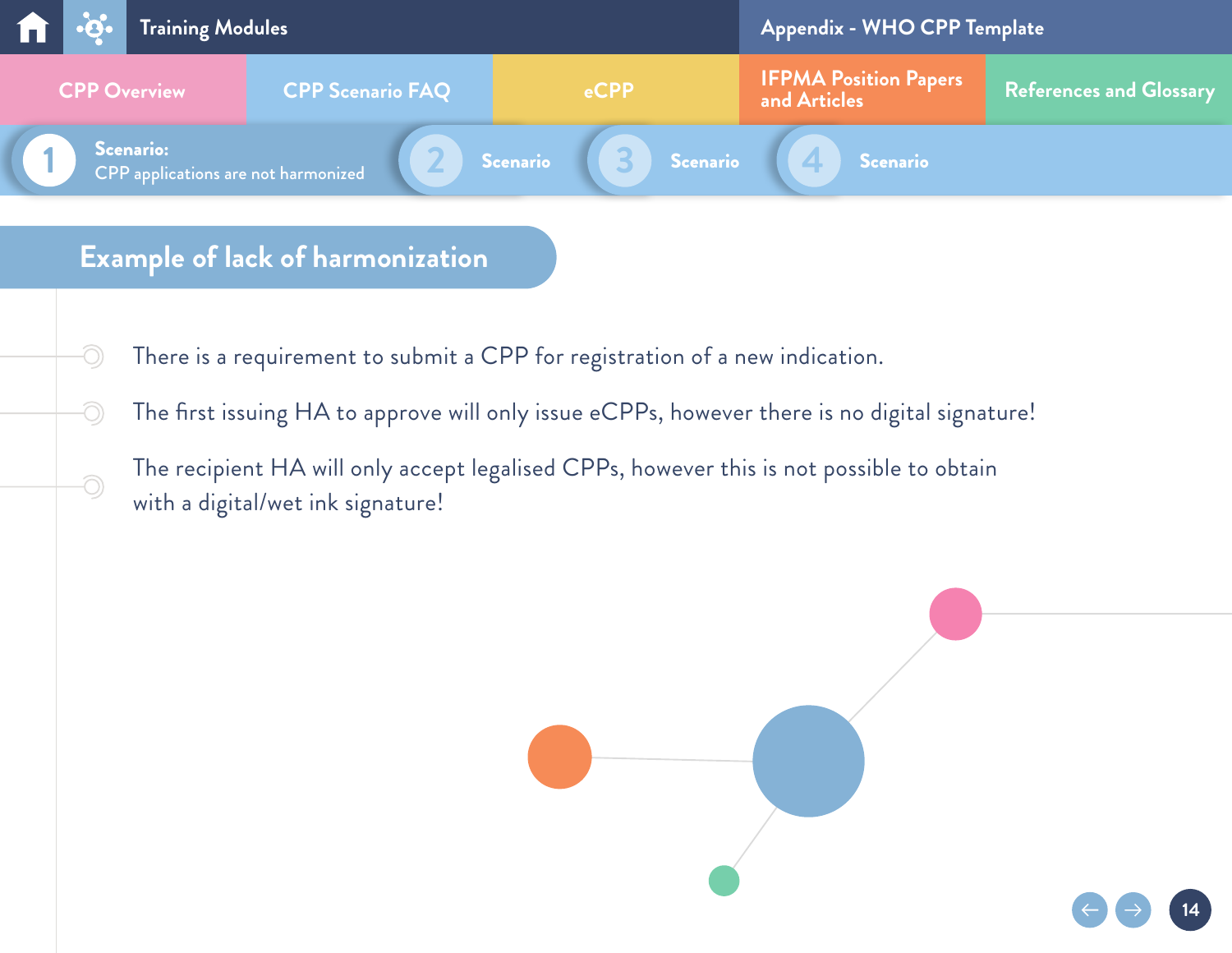| $\mathbf{u}$ $\mathbf{v}$ | Training Modules                                        |                        | <b>Appendix - WHO CPP Template</b> |                                              |                                                  |
|---------------------------|---------------------------------------------------------|------------------------|------------------------------------|----------------------------------------------|--------------------------------------------------|
| <b>CPP Overview</b>       | <b>CPP Scenario FAQ</b>                                 |                        | eCPP                               | <b>IFPMA Position Papers</b><br>and Articles | $\overline{\phantom{a}}$ References and Glossary |
|                           | <b>Scenario:</b><br>CPP applications are not harmonized | Scenario<br>$\sqrt{2}$ | Scenario                           | <b>Scenario</b>                              |                                                  |

## **Suggestions to improve harmonization**

-O

-O

O)

Work towards harmonization and a standard electronic submission, such as the approach with electronic Common Technical Document (eCTD). Harmonization among regulatory agencies will enable a faster, compliant and simplified issuing process. e.g. Introduction of eCPP already provide improvements in this regard.

Issuing NRAs should be aware that the CPP issuing times can significantly impact registration timelines.

Issuing NRAs should ensure adequate communication to industry of changes to CPP application and/or issuing processes to make sure that all involved stakeholders are aware and can prepared for implementation.

Patient access to medicines will be enhanced by recipient NRA's willingness to accept CPPs during the review rather than at the time of submission, as well as to accept alternatives to CPP (e.g. public assessment report or approval letter), when applicable.

Appropriate issuing of eCPP (i.e. with electronic signature), and acceptance of eCPPs by requesting NRAs.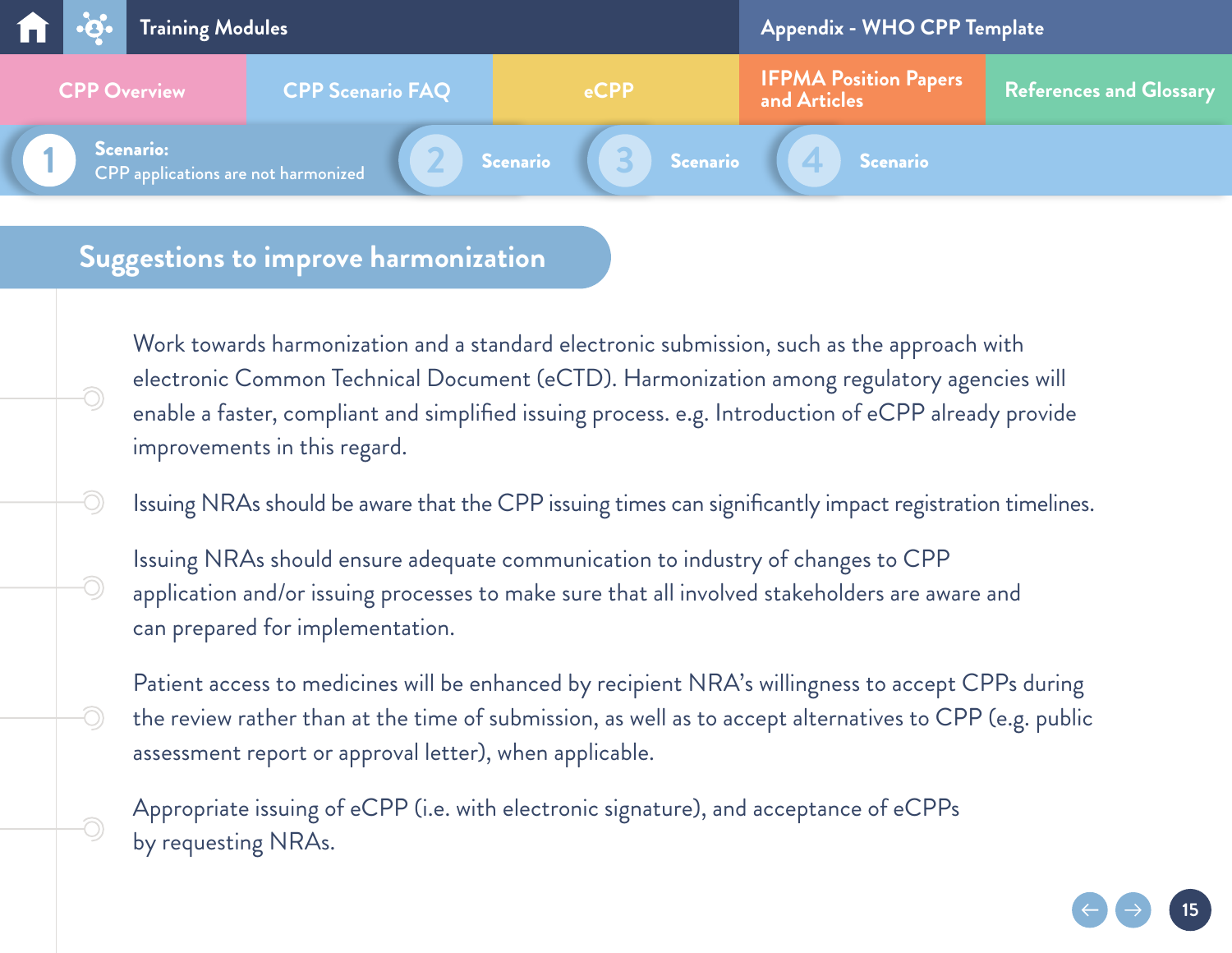<span id="page-15-0"></span>

## **CPP only reflects the registered information of the certifying NRA**

-O

-O

-0

For the approval of product with an unmet medical need, the NRA requires submission of CPP within the initial application.

To accelerate the submission timelines, the company's regulatory team provides the CPP, based on the first approval, so that they can begin the submission procedure as quickly as possible.

The recipient CPP NRA rejects the submission as CPP does not reflect the information that has been provided within the module 3 as it contains a different manufacturing site.

How can the global regulatory submission team, issuing and recipient NRAs work together to overcome this issue?

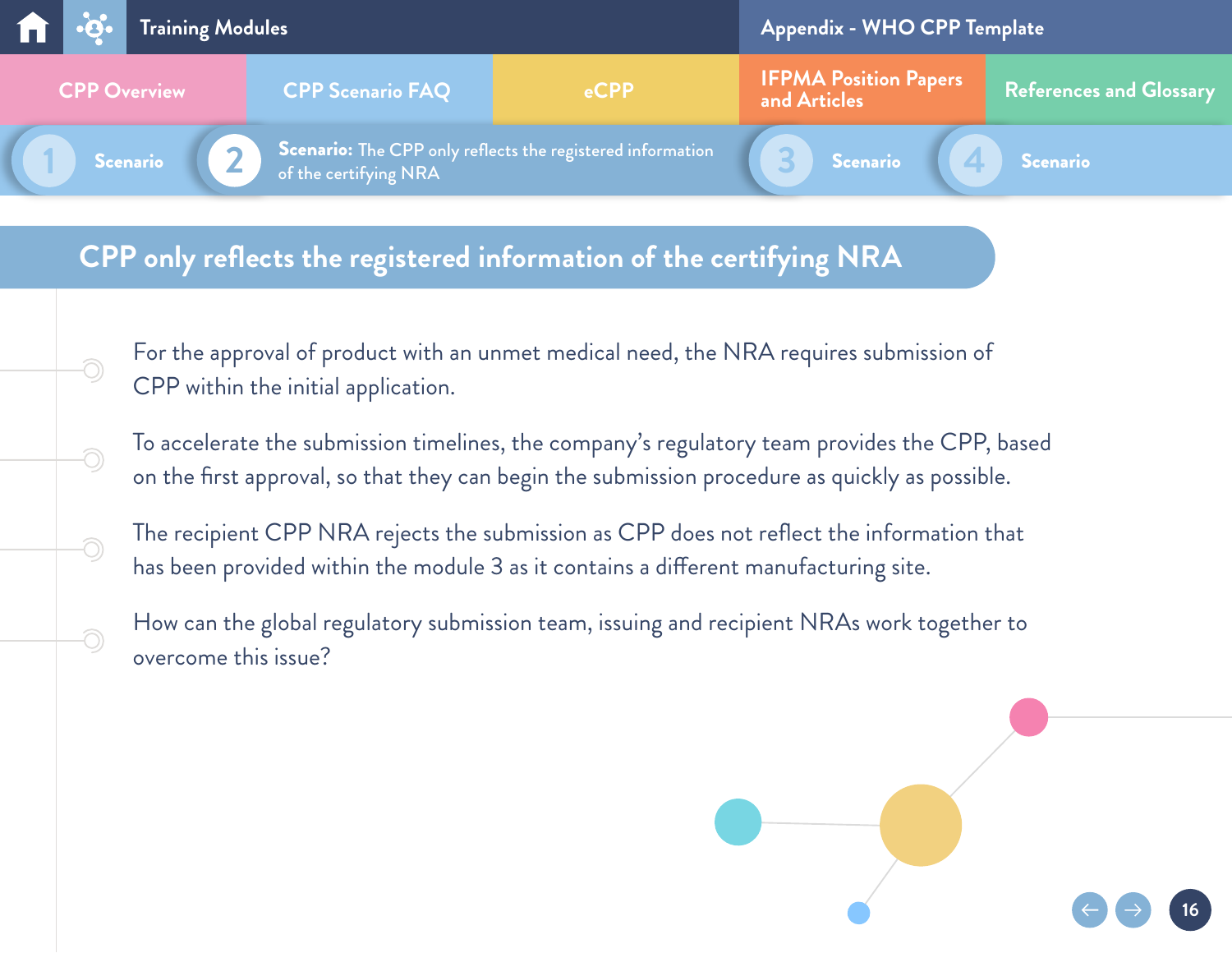

## **Suggestions to ensure content of CPP meet NRA's requirements**

-O

-O

<u>ි</u>

-0

O

Most recipient authorities expect that the drug product they will receive mirrors that which has been approved by the authority issuing the CPP.

However, companies are operating in the global environment and having the global supply chains, where the same product (of the same quality, safety and efficacy) is being manufactured at multiple manufacturing sites. As long as the sameness (e.g. through comparability studies) can be confirmed, flexibility should be allowed related to the justifiable differences, e.g. different manufacturing sites.

When developing a global submission strategy, CPP requirements are considered early during the planning phase. If required, NRAs should be open to discussion in advance of the regulatory submission to give advice and agree on the content of the submission including the CPP to move forward as quickly possible.

Issuing NRAs are indeed adequately qualified to conduct certification in all aspects. CPP is foreseen to certify not only QSE assessment performed by issuing NRA, but also that WHO GMP requirements of manufacturing sites are met.

When the CPP replaces a partial QSE, the CPP would be a condition of approval and should not be required at time of submission. If local legislation stipulates provision of a CPP at the time of submission, the authority review should be a "verification" procedure with published, communicated timelines that should be short thus not delaying patient access to medicines.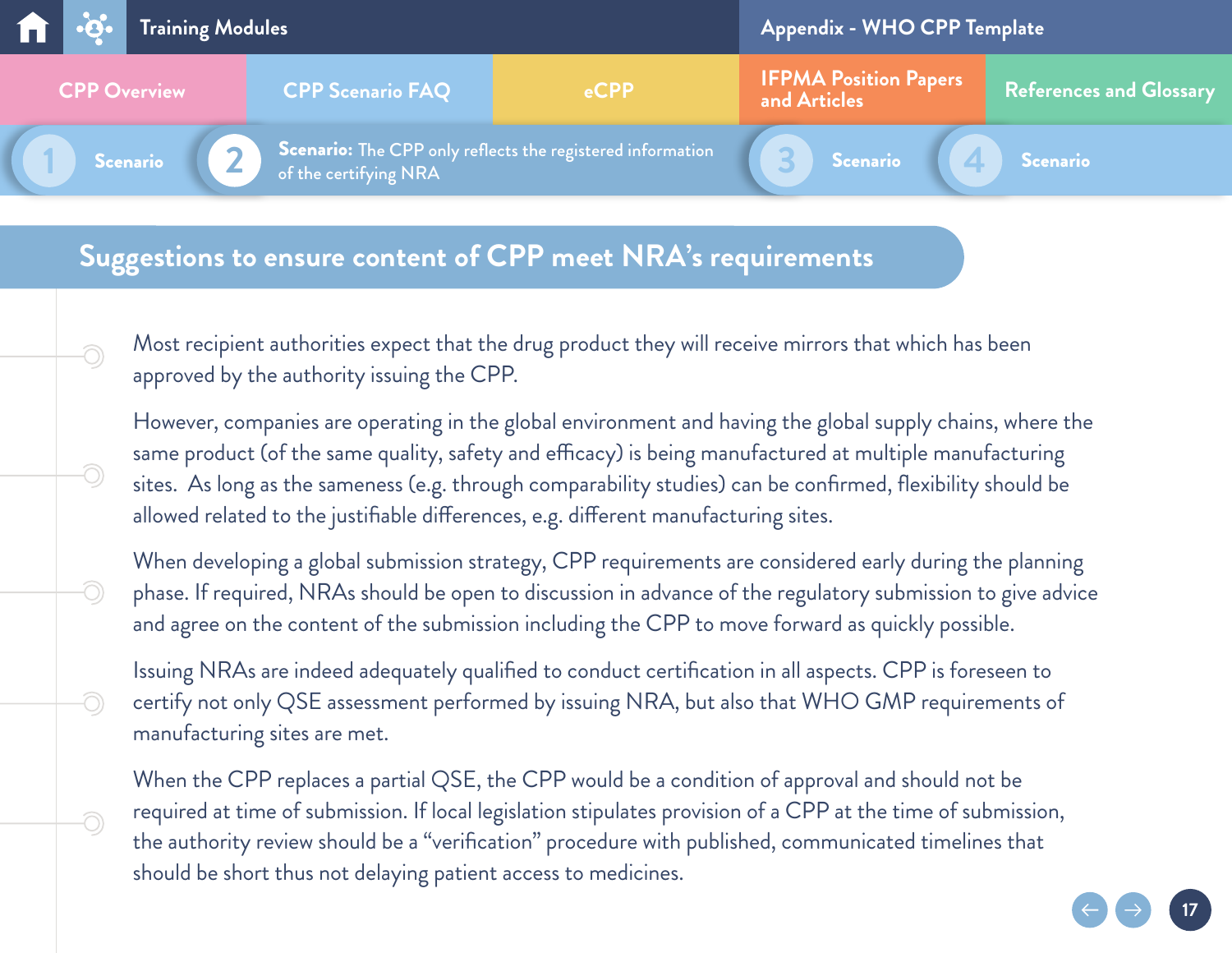<span id="page-17-0"></span>

## **Authentication of CPPs**

<u> O</u>

-O

 $\widehat{\bigcirc}$ 

O)

-O

A CPP is an official document that is issued by a certifying NRA at the request of the marketing authorization holder.

Once prepared, it is provided to the requesting authority as part of the regulatory submission package.

When any doubt arises about the authenticity of a CPP, the requesting authority should verify the CPP direct with the certifying authority, as referenced within the WHO Scheme guidelines: Section 4.3.

Where the requesting NRA insists on the CPP being authenticated, the applicant is responsible for this step, however, this is discouraged by the WHO in the new CPP scheme, as reference within the WHO Scheme guidelines: Section 6.6.

**18**

Acknowledging that falsified CPP is a challenge, eCPP listed in the official website can secure authenticity of the CPP.

Issuing NRA should provide digital signature for authentication purposes when required.

Note: There are various approaches from CPP issuing Authorities to support authenticity of the CPP, e.g. **[EMA Verification tool of the electronic CPP](https://www.ema.europa.eu/en/human-regulatory/post-authorisation/certifying-medicinal-products/authenticity-verification-electronic-certificates)**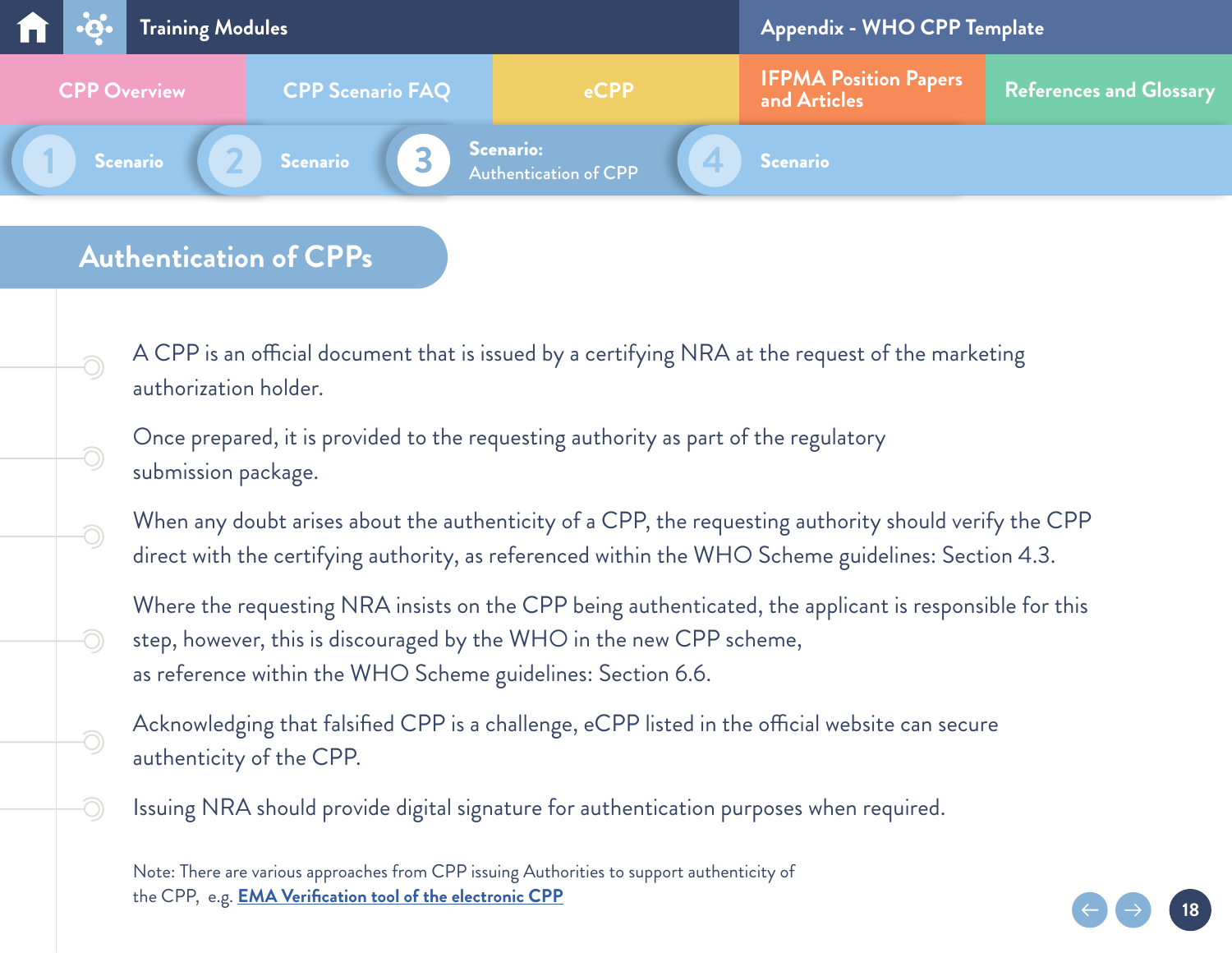<span id="page-18-0"></span>

### **CPP may still be requested even when NRA is completing a full dossier QSE review**

Country X requires a CPP to be submitted as part of the initial registration dossier.

-O

-O

-0

- During submission preparation it is noticed that the legislative requirements for the dossier consist of submitting a full ICH CTD dossier (Modules 2, 3, 4 & 5).
- It is not understood why the full ICH CTD dossier is being requested in addition, to a CPP. According to the WHO scheme, the CPP should replace the QSE review.
- Upon consultation with the NRA of country X, it is explained that the CPP is required as reassurance of an approval by a stringent NRA rather than to replace the QSE review.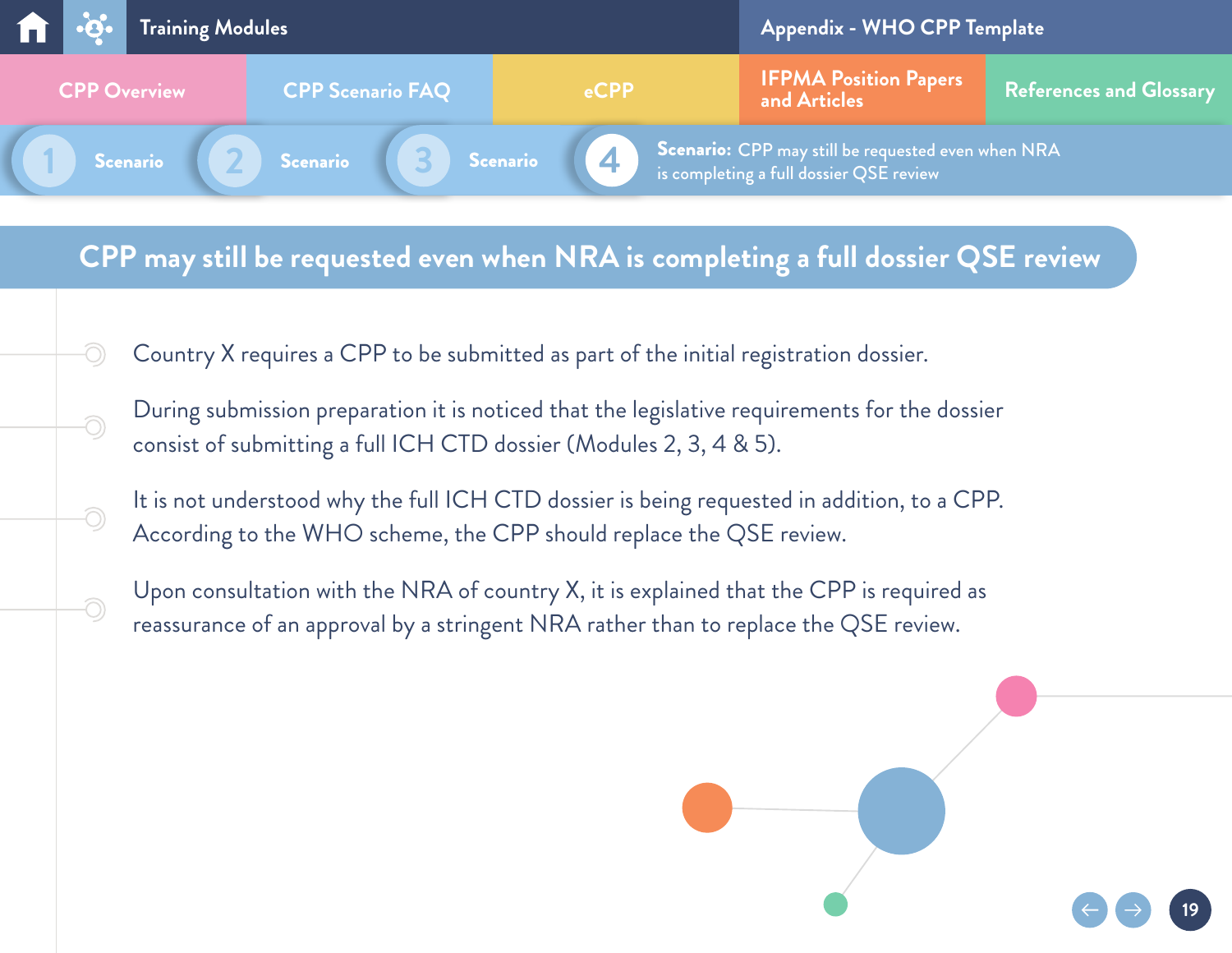

## **QSE evaluation**

-O

-O

-0

Ō,

According to WHO Scheme, CPPs should not be required in countries that require full ICH CTD dossiers and have capabilities of conducting full QSE reviews. However, CPP requirements are often legislatively driven and necessitates legislative changes to remove this requirement. Countries' NRAs should reconsider undertaking steps towards removing such unnecessary burdens.

Increase flexibility in providing the CPP during the review or prior to approval, not at the time of submission, to enable earlier dossier submission and allow faster patient access to innovative treatments.

Alternatives should be considered by the NRA when they move to a full or partial ICH CTD assessment, to overcome the inappropriate use of the CPP, e.g. use of an approval letter or a public assessment report.

Also, relevant recommendations for the appropriate documents requirements depending on the assessment procedure performed are given in the Appendix 5: Example of a national regulatory authority reliance model approach: information, documentary evidence and assessment activity of the WHO "Good practices of national regulatory authorities in implementing the collaborative registration procedures for medical products"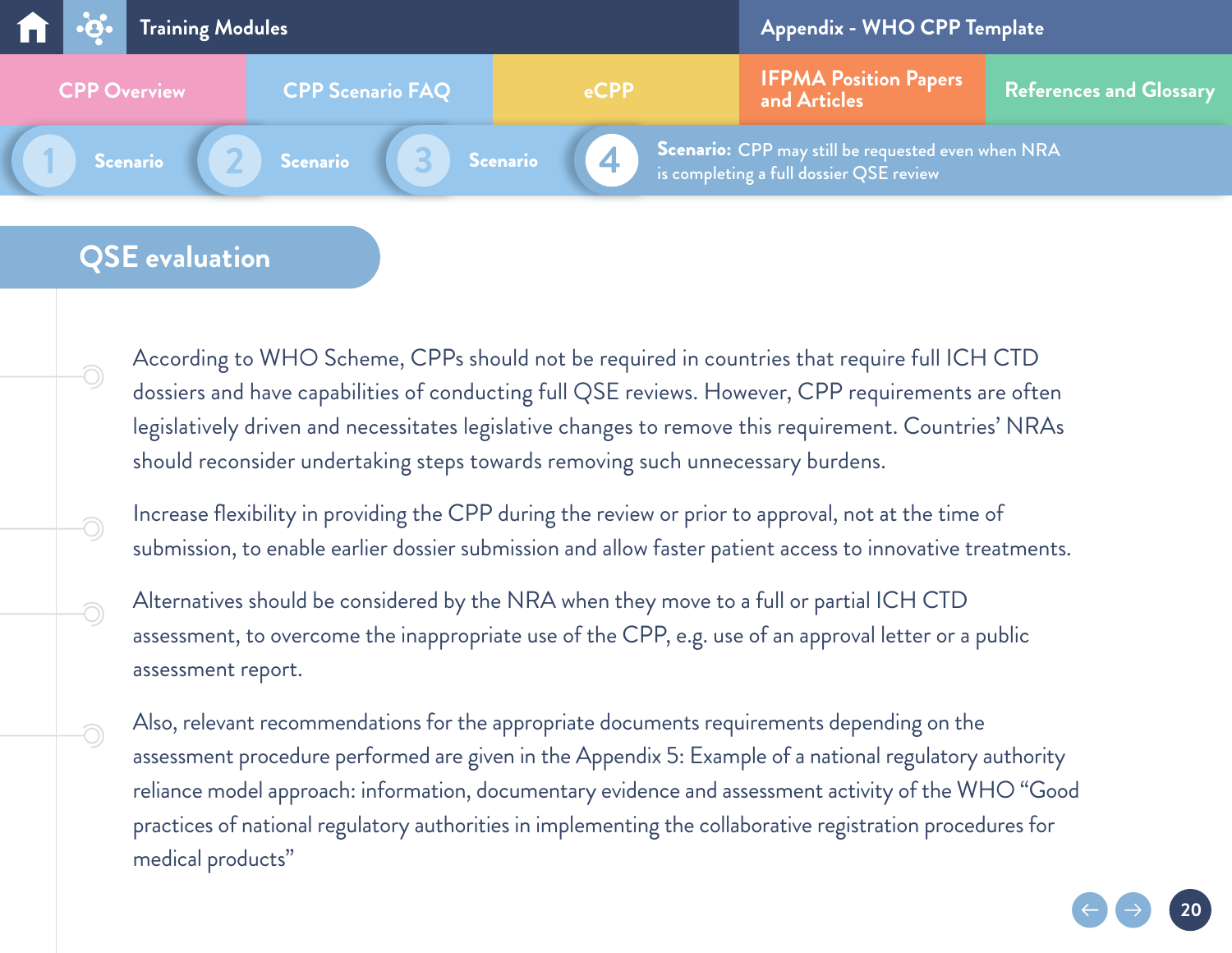|                     | <b>The Review of Section</b> Training Modules |                         |          | Appendix - WHO CPP Template                                                                                                      |                         |
|---------------------|-----------------------------------------------|-------------------------|----------|----------------------------------------------------------------------------------------------------------------------------------|-------------------------|
| <b>CPP Overview</b> |                                               | <b>CPP Scenario FAQ</b> | $e$ CPP  | <b>IFPMA Position Papers</b><br>and Articles                                                                                     | References and Glossary |
| Scenario            |                                               | Scenario                | Scenario | $\overline{\phantom{a}}$ Scenario: CPP may still be requested even when NRA $^\prime$<br>is completing a full dossier QSE review |                         |

# **QSE evaluation (cont.)**

| Pathway              | Assessment<br>approach                                | Documentary evidence<br>(supporting documentation)                                                                                                                                                                              | <b>Example of products</b>                                                                                                                                                                 | <b>Comments</b>                                                                                                                           |
|----------------------|-------------------------------------------------------|---------------------------------------------------------------------------------------------------------------------------------------------------------------------------------------------------------------------------------|--------------------------------------------------------------------------------------------------------------------------------------------------------------------------------------------|-------------------------------------------------------------------------------------------------------------------------------------------|
| Recognition          | No scientific<br>assessment                           | • Certificate of pharmaceutical<br>product (CPP) from reference<br>stringent regulatory (SRA)<br>• Public assessment and<br>inspection reports<br>• Assessment and inspection<br>reports                                        | • Products prequalified by the<br>World Health Organization<br>(WHO)<br>• National regulatory<br>authority (NRA) may specify<br>the NRA(s) or institutions<br>whose decision it recognizes | CPP is not applicable for<br>prequalified products<br>similarity between the local<br>context information for this<br>pathway / approach  |
| <b>Reliance</b>      |                                                       |                                                                                                                                                                                                                                 |                                                                                                                                                                                            |                                                                                                                                           |
| <b>Reference SRA</b> | Combination of<br>verification and<br>abridged review | • Signed agreements/consent<br>• $QIS-SRA(crp)$ –<br>endorsed by SRA<br>Bridging report, if applicable<br>• SRA assesment reports,<br>inspection reports<br>Public assessment and<br>inspection reports (publicly<br>available) | Products approved by SRA and<br>marketed in SRA market                                                                                                                                     | Information may be shared<br>by the applicant/<br>manufacturer; SRA<br>approvals do not<br>neccessarily consider use<br>in other settings |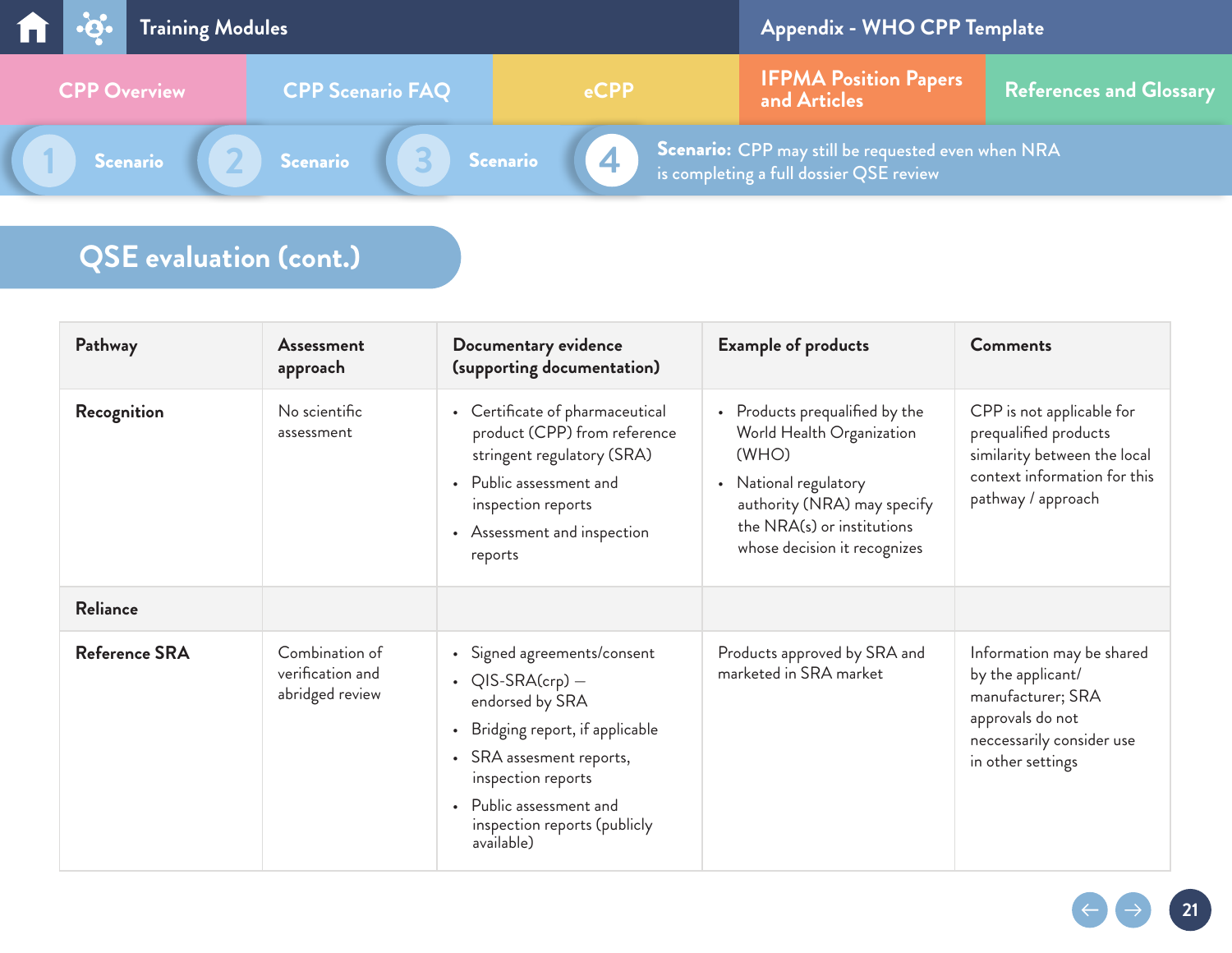<span id="page-21-0"></span>

# **electronic CPP**

<u>- 1</u>

 $\odot$ 

[Evolution of CPPs](#page-22-0)

[Modernization of the Certificate of Pharmaceutical](#page-23-0) [Product \(CPP\)](#page-23-0)

 $\bullet$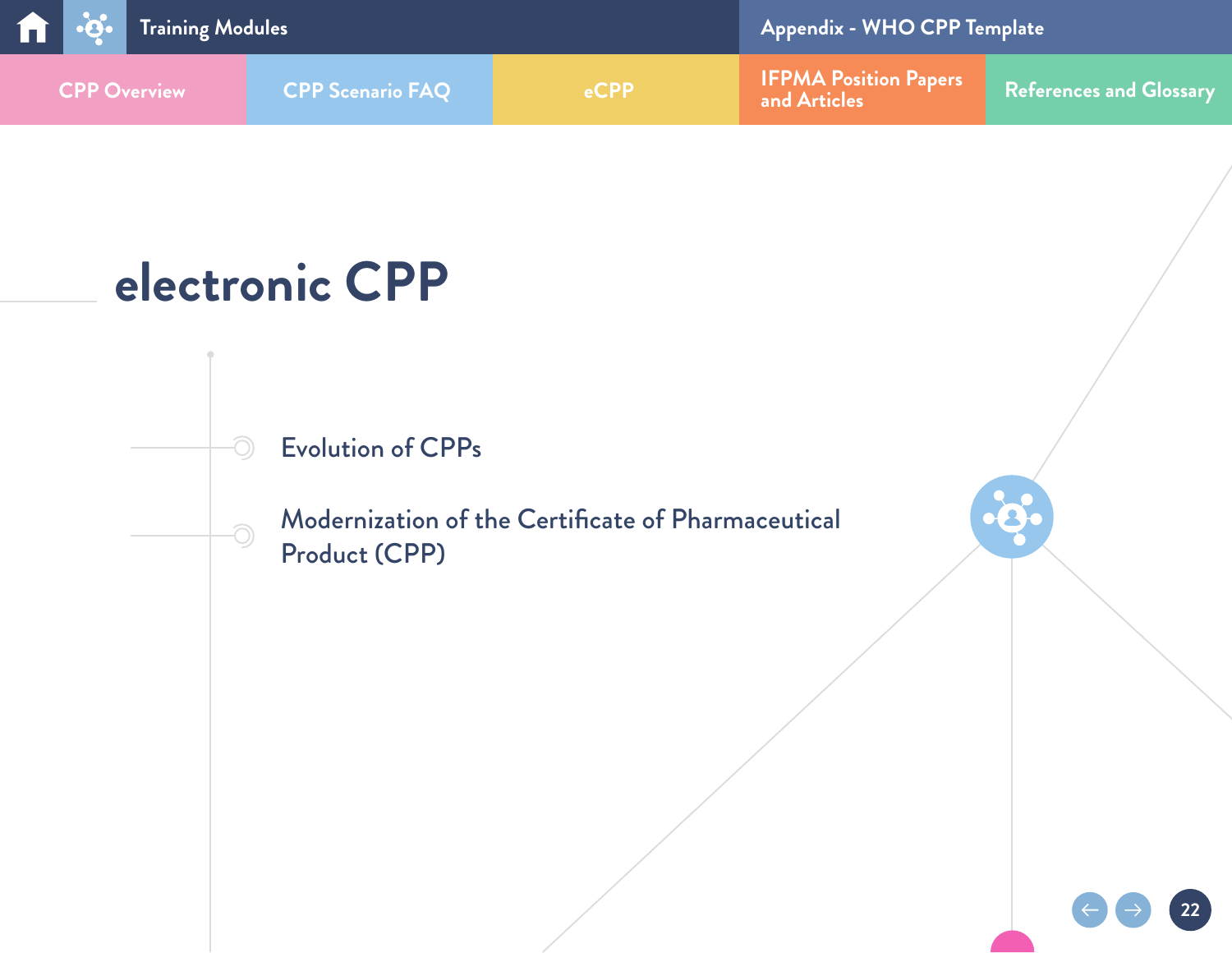<span id="page-22-0"></span>

## **Evolution of CPPs**

-0

With the increasing number of CPPs required for regulatory submissions generating an administrative burden for both Regulators and Industry, the next step in the modernization of the CPP is the evolution to an electronic CPP (eCPP). Moving in the era of digitalization as CPP-dependent countries start to implement electronic submissions, dossiers and CPPs submitted electronically should be more widely accepted.

Currently, several NRAs accept electronic CPP applications and some NRAs' have already taken the next step to issue eCPPs e.g. EMA, Health Canada, Swissmedic, MHRA, etc.

**23**

In keeping with the increasing number of electronic submissions, the provision and acceptance of an electronic CPP should be considered by all NRAs.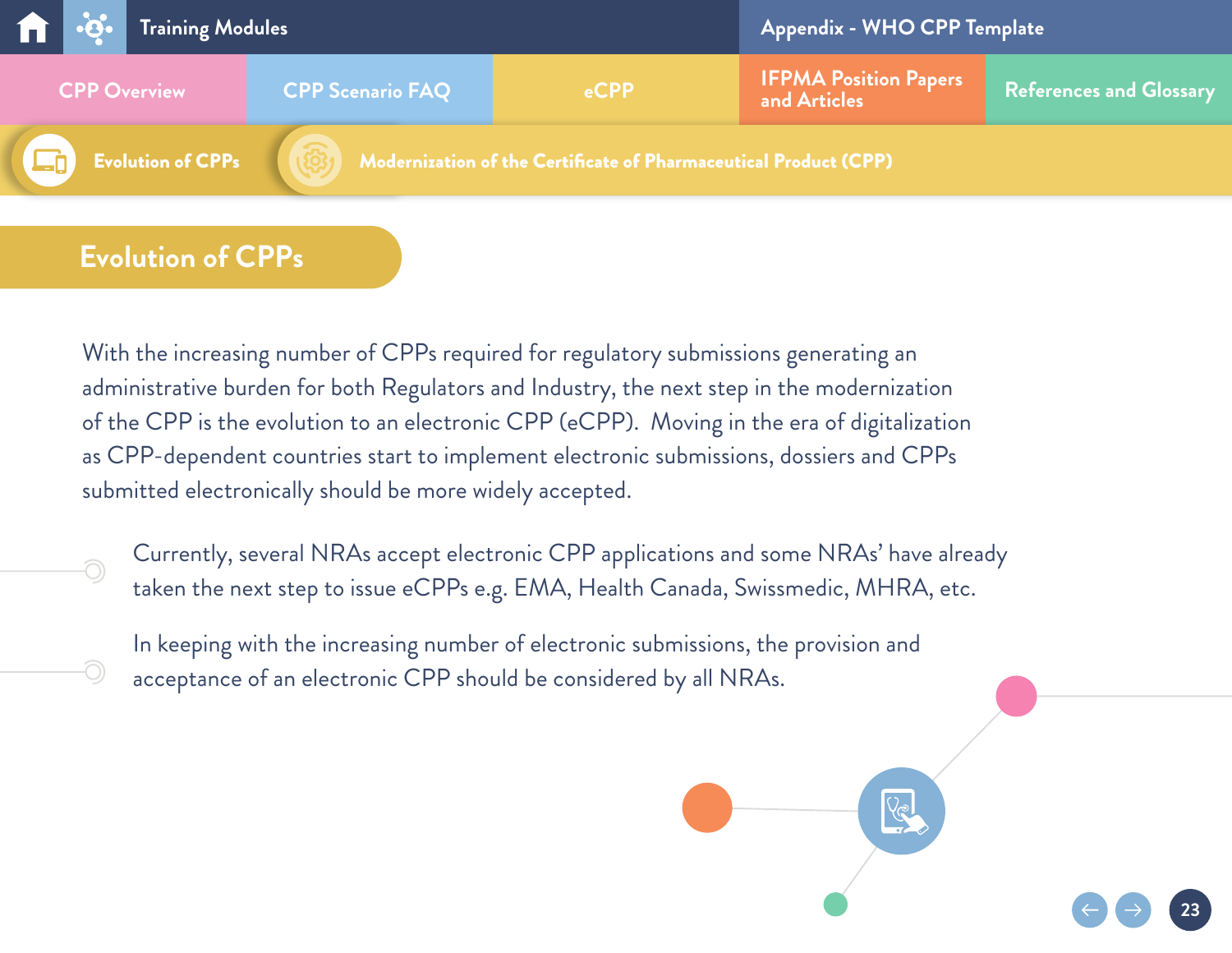<span id="page-23-0"></span>

## **Modernization of the Certificate of Pharmaceutical Product (CPP)**

- The issuance and acceptance of electronic CPPs (eCPPs) to facilitate accelerated submission and approval of a Marketing Authorization or other activities in the product lifecycle has been endorsed by WHO.
- Notarization or Legalization of the eCPP (by Apostille or Consulate/ Embassy) is discouraged.

#### Use of eCPPs will

<u> O</u>

O

 $\widehat{\bigcirc}$ 

- Increase collaboration & trust amongst Regulators
- Increase security of documents and decrease the opportunity for falsification
- Opportunity to modernize and harmonize administrative content
- Facilitate acceleration of submissions contributing to faster access of medicinal products
- Enable regulatory compliance and sustainable supply
- Simply processing CPP globally
- Contribute to conserving environmental resources
- International security standards for electronic signatures is recommended to allow authentication of exchanged documents, including eCPP.

It is recommended, when any doubt arises about the status or the authenticity of the eCPP, the competent Authority within the requesting country should request a copy directly from the issuing NRA.

**24**

Note: The use of eCPP during the COVID-19 pandemic has already demonstrated that the electronic version of CPP is valuable to facilitate regulatory business continuity.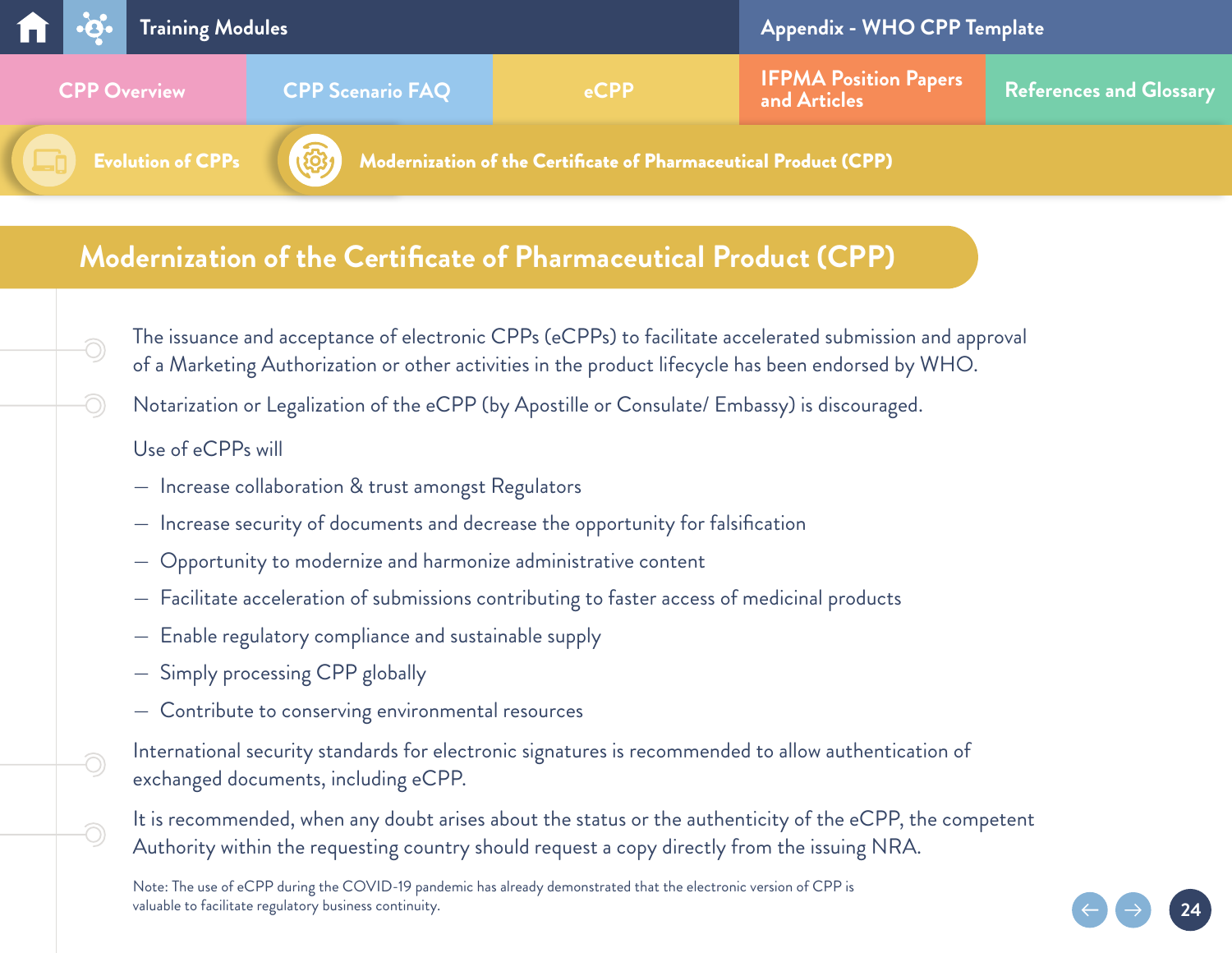<span id="page-24-0"></span>

**25**

## **IFPMA Position Paper and Articles**



 $\Box$ 

All documents can be found on **[IFPMA website](https://www.ifpma.org/resource-centre/cpp-publications/)**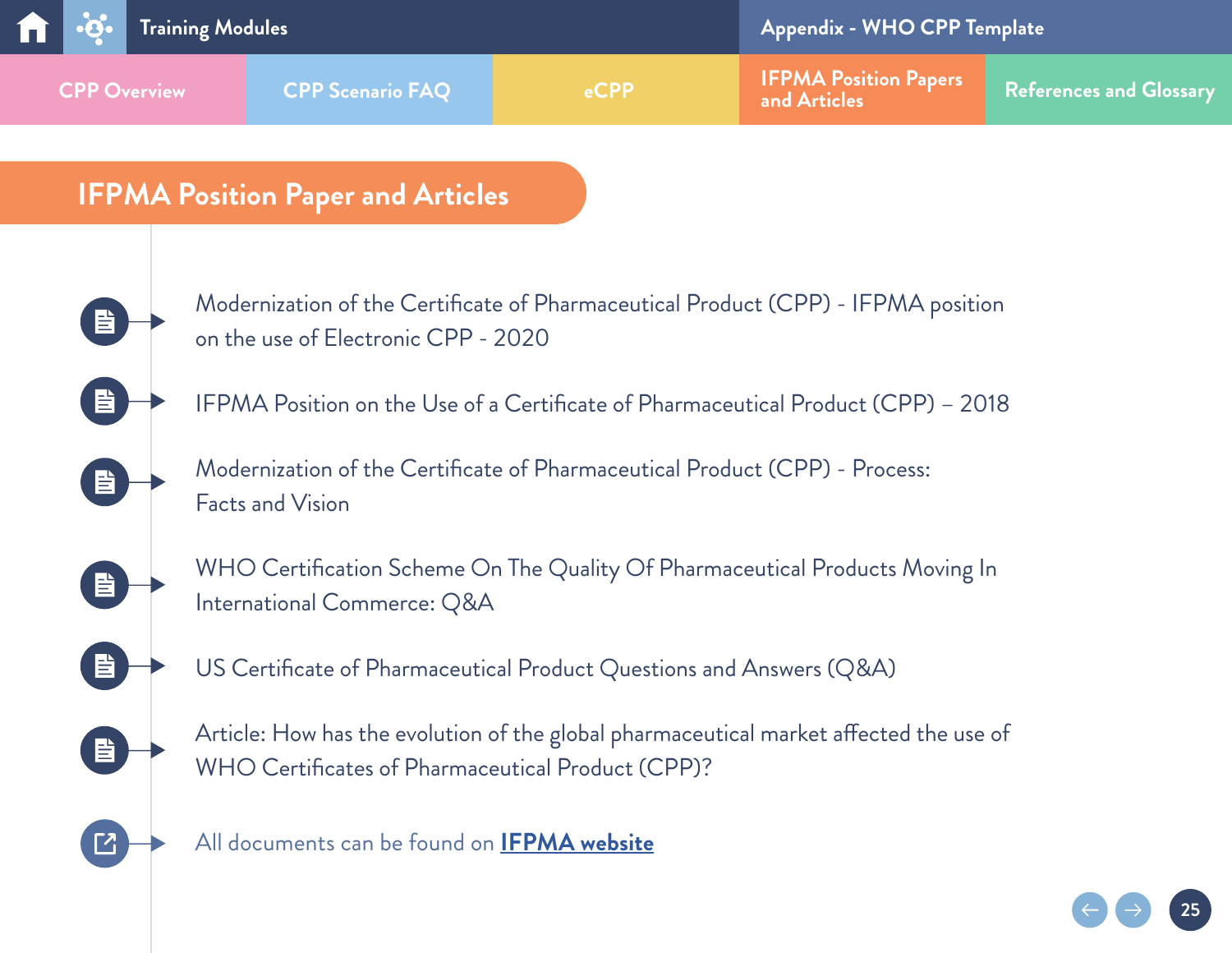<span id="page-25-0"></span>

|                     |  | <b>The Project Training Modules</b> |                         |      | Appendix - WHO CPP Template                  |                         |  |
|---------------------|--|-------------------------------------|-------------------------|------|----------------------------------------------|-------------------------|--|
| <b>CPP Overview</b> |  |                                     | <b>CPP Scenario FAQ</b> | eCPP | <b>IFPMA Position Papers</b><br>and Articles | References and Glossary |  |
| 昏                   |  | <b>References</b>                   | <b>Glossary</b>         |      |                                              |                         |  |

## **References**

**[1](#page-6-0)**

**4**

**5**

**6**

**7**

### **[WHO TRS 1033, 55th report](https://www.who.int/publications/i/item/55th-report-of-the-who-expert-committee-on-specifications-for-pharmaceutical-preparations)**

- WHO Guideline on the implementation of the WHO Certification Scheme on the quality of pharmaceutical products moving in international commerce (Annex 9, page 205)
- WHO Good reliance practices in the regulation of medical products: high level principles and considerations (Annex 10, page 237) **2**
- WHO Good regulatory practices in the regulation of medical products (Annex 11, page 269) **3**
	- Paper from CIRS on CPP use **<https://link.springer.com/article/10.1007/s43441-020-00196-2>**
	- APEC KPI paper published: **<https://link.springer.com/content/pdf/10.1007/s43441-021-00285-w.pdf>**
	- WHO Guidelines on CRP (PQ and SRA)

Good practices of national regulatory authorities in implementing the collaborative registration procedures for medical products: **[https://www.who.int/medicines/areas/quality\\_safety/quality\\_assur](https://www.who.int/medicines/areas/quality_safety/quality_assurance/WHO_TRS_1019_Annex6.pdf?ua=1)[ance/WHO\\_TRS\\_1019\\_Annex6.pdf?ua=1](https://www.who.int/medicines/areas/quality_safety/quality_assurance/WHO_TRS_1019_Annex6.pdf?ua=1)**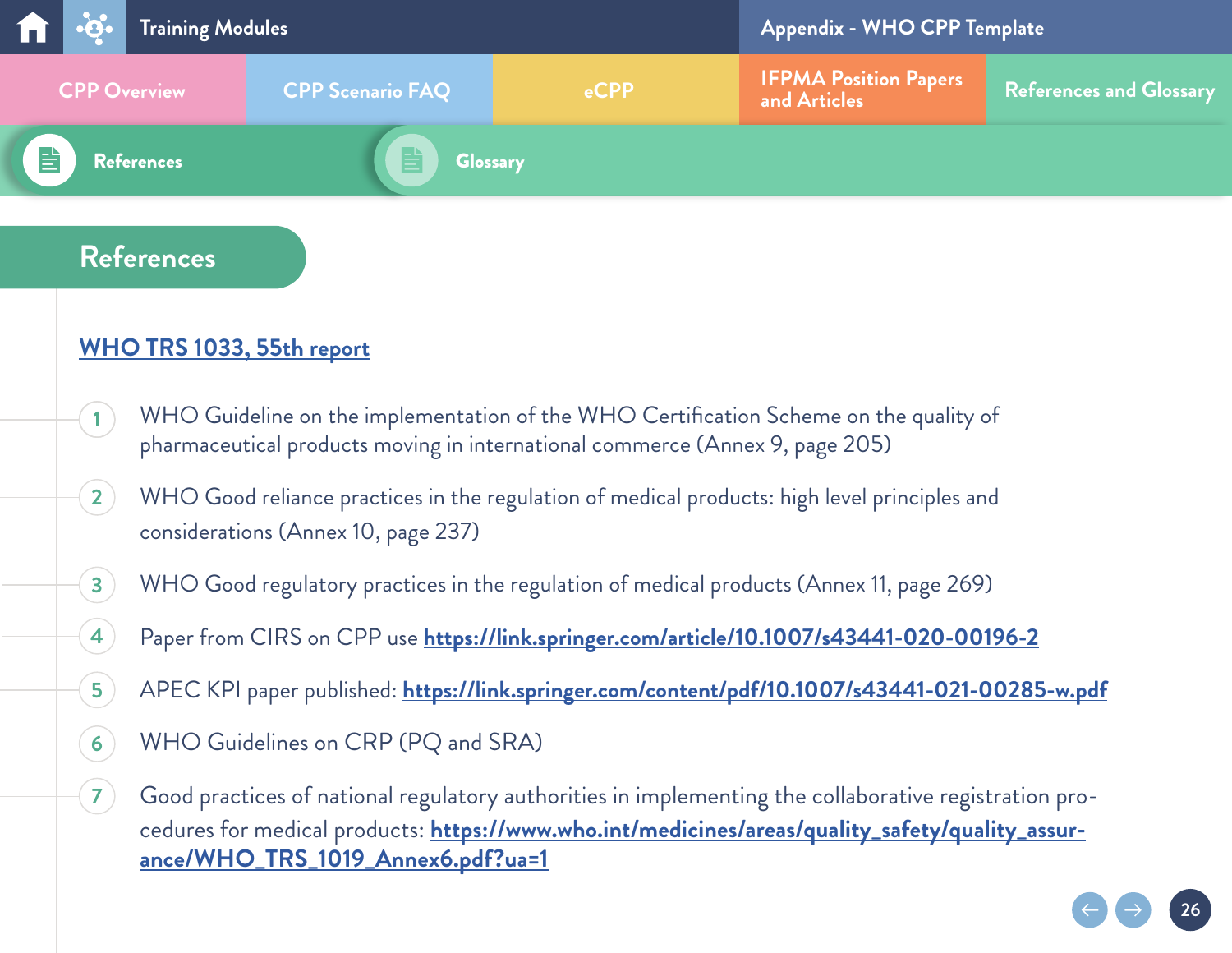<span id="page-26-0"></span>

|                     |  | <b>The Solution</b> Training Modules |                                 |  | Appendix - WHO CPP Template                  |                         |
|---------------------|--|--------------------------------------|---------------------------------|--|----------------------------------------------|-------------------------|
| <b>CPP Overview</b> |  |                                      | <b>CPP Scenario FAQ</b><br>eCPP |  | <b>IFPMA Position Papers</b><br>and Articles | References and Glossary |
|                     |  | <b>References</b>                    | <b>Glossary</b>                 |  |                                              |                         |

## **Glossary**

-O

-O

O

O

O

-O

O

Ô,

O)

O)

- O CTD: Common Technical Document
- O eCTD: electronic Common Technical Document
- O EVMPD: EudraVigilance Medicinal Product Dictionary
- -O FDA: Food and Drug Authority
	- GMP: Good Manufacturing Practices
	- ICH: International Council of Harmonization **[www.ich.org](http://www.ich.org)**
	- IDMP : Identification of Medicinal Products **[www.idmp1.com](http://www.idmp1.com)**
	- IFPMA: International Federation of Pharmaceutical Manufacturers and Associations **[www.ifpma.org](http://www.ifpma.org)**

- NRA: National Regulatory Agency
- QSE: Quality, Safety and Efficacy
- TOPRA: The Organisation for Professionals in Regulatory Affairs **[www.topra.org](http://www.topra.org)**
- MAH: Marketing Authorization Holder
- MAA: Market Access Authorization
- WHO: World Health Organization **[www.who.int](http://www.who.int)**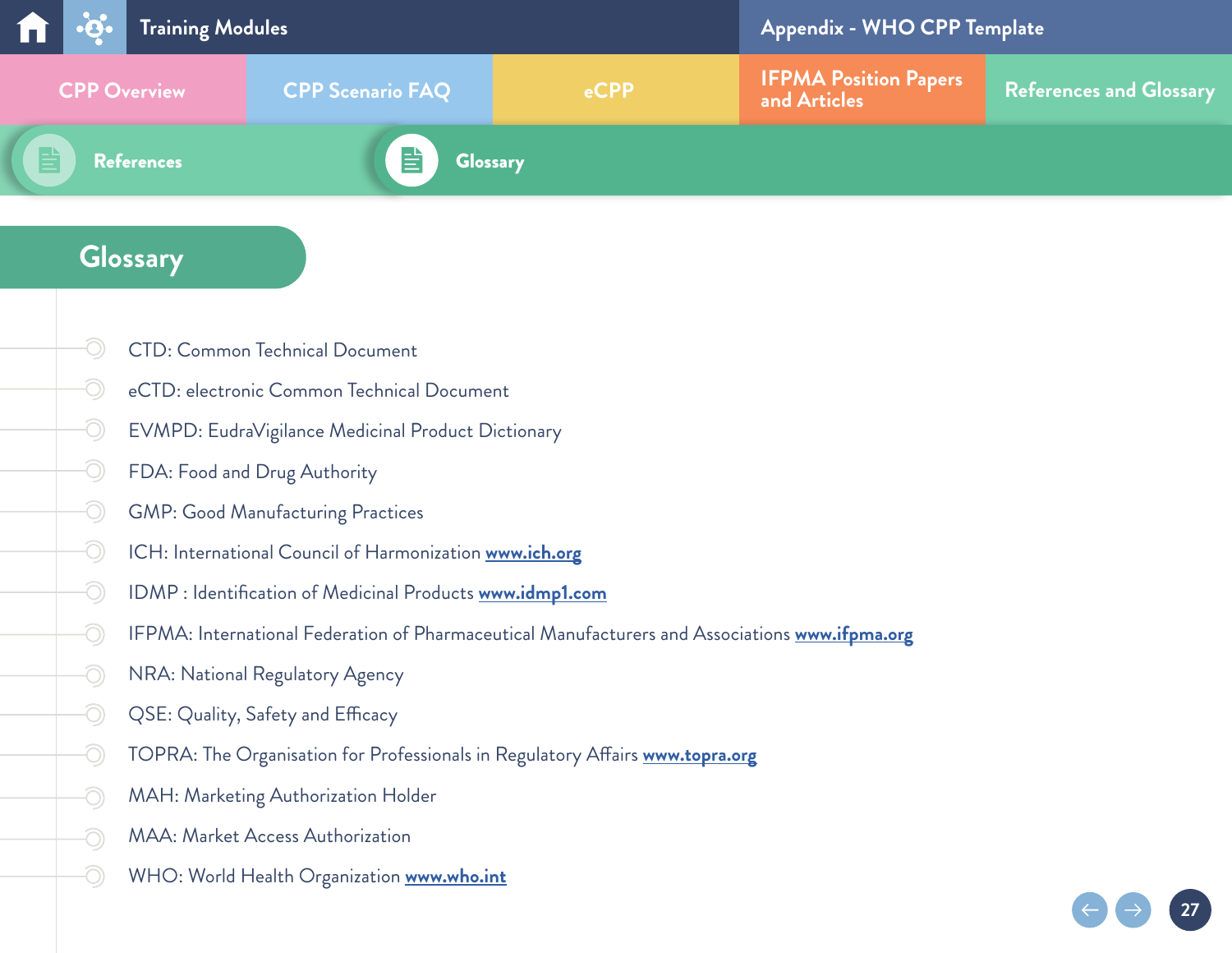<span id="page-27-0"></span>

## **Appendix - WHO CPP template**

#### **Certificate of a pharmaceutical product**

This certificate conforms to the format recommended by the World Health Organization:

- No. of certificate
- Exporting (certifying country)
- Importing (requesting country)
- Name and dosage form of the product **1.1**
- Active ingredient(s) and amount(s) per unit dose **1.2.**

Complete composition including excipients is attached to the CPP

Is this product licensed to be placed on the market for use in the exporting country? (yes/no) **1.3.**

**28**

Is this product actually on the market in the exporting country? **1.4**

If the answer to **1.3.** is yes, continue with section **[2A](#page-28-0)** and omit section **2B**. If the answer to **1.3** is no, omit section **2A** and continue with section **[2B](#page-29-0)**.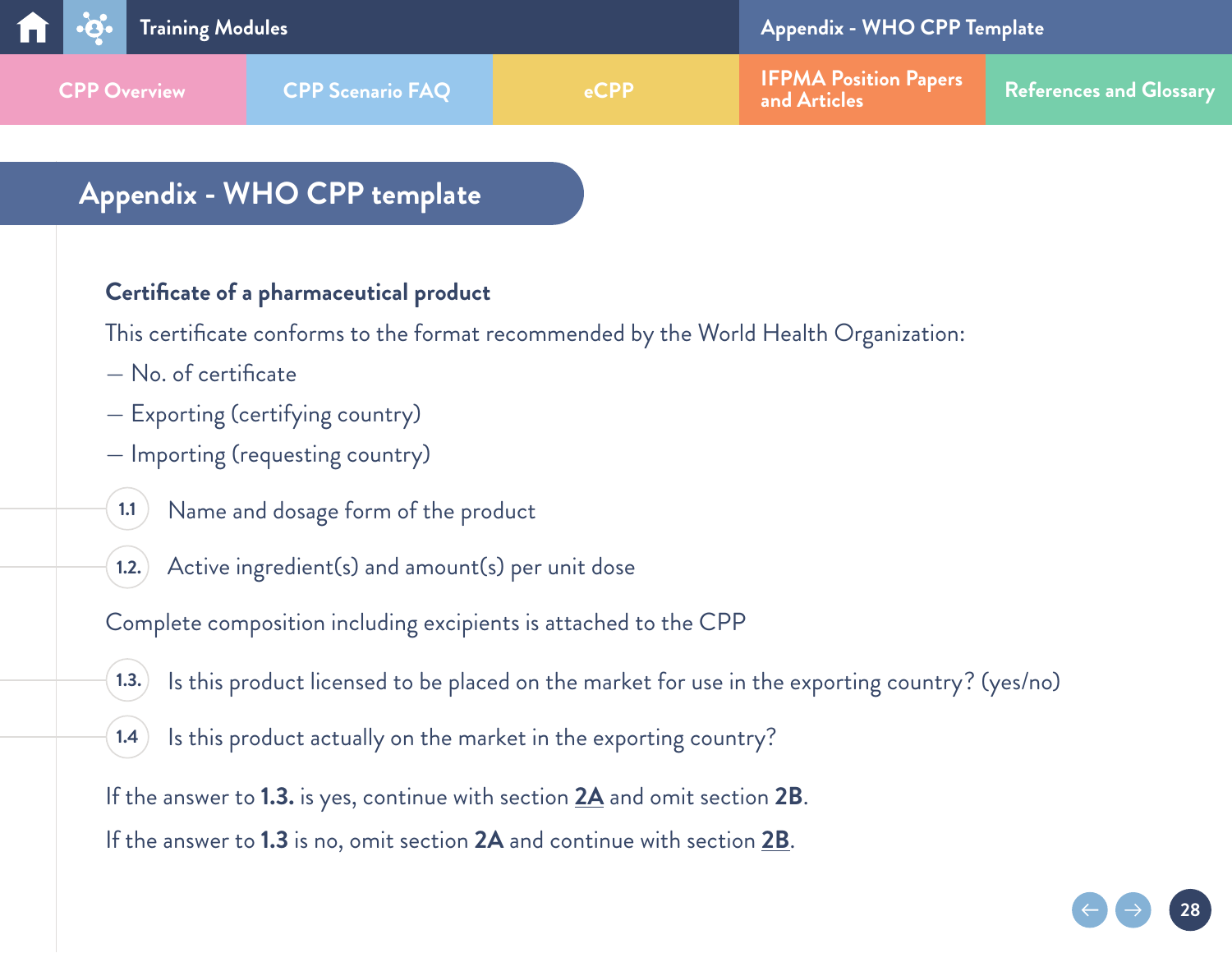<span id="page-28-0"></span>

| 2.A.   | Product that is authorized for marketing by the certifying authority                                                                       |
|--------|--------------------------------------------------------------------------------------------------------------------------------------------|
| 2.A.1. | Number of marketing authorisation and date of issue                                                                                        |
| 2.A.2. | Marketing authorisation holder (name and address)                                                                                          |
| 2.A.3. | Status of marketing authorisation holder                                                                                                   |
| 2.A.4. | Is a summary basis for approval appended? (yes/no)                                                                                         |
| 2.A.5. | Is the attached, officially approved product information complete and consonant<br>with the marketing authorization? (yes/no/not provided) |
| 2.A.6. | Applicant for certificate, if different from marketing authorization (name and address)                                                    |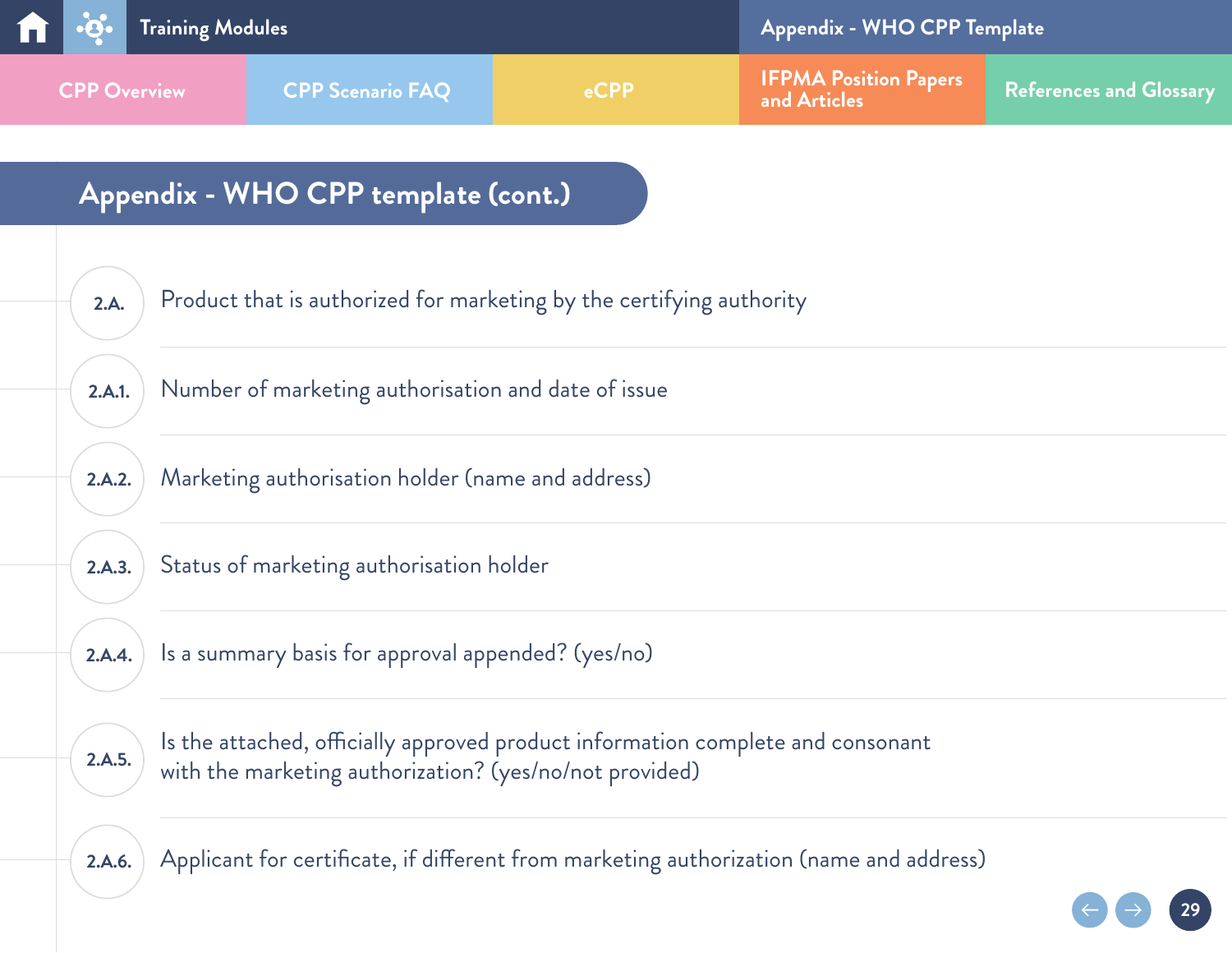<span id="page-29-0"></span>

| 2.A.7. | Web-link to the product marketing authorization information (if available)                                                                                                                                              |
|--------|-------------------------------------------------------------------------------------------------------------------------------------------------------------------------------------------------------------------------|
| 2.B.   | Product that is not authorized for marketing by the certifying authority.                                                                                                                                               |
| 2.B.1. | Applicant for certificate (name and address)                                                                                                                                                                            |
| 2.B.2. | Why is marketing authorization lacking? (not required/not requested/under consideration/refused /<br>Withdrawal for commercial reasons/Withdrawal for sanitary reasons (key in as appropriate)                          |
| 2.B.3. | Reason provided by the applicant for not requesting registration.<br>A) The product has been developed exclusively for the treatment of conditions (e.g. tropical diseases $-$<br>not endemic in the exporting country) |
|        | <b>B)</b> The product has been reformulated - please specify                                                                                                                                                            |
|        | C) Any other reason, please specify                                                                                                                                                                                     |
|        |                                                                                                                                                                                                                         |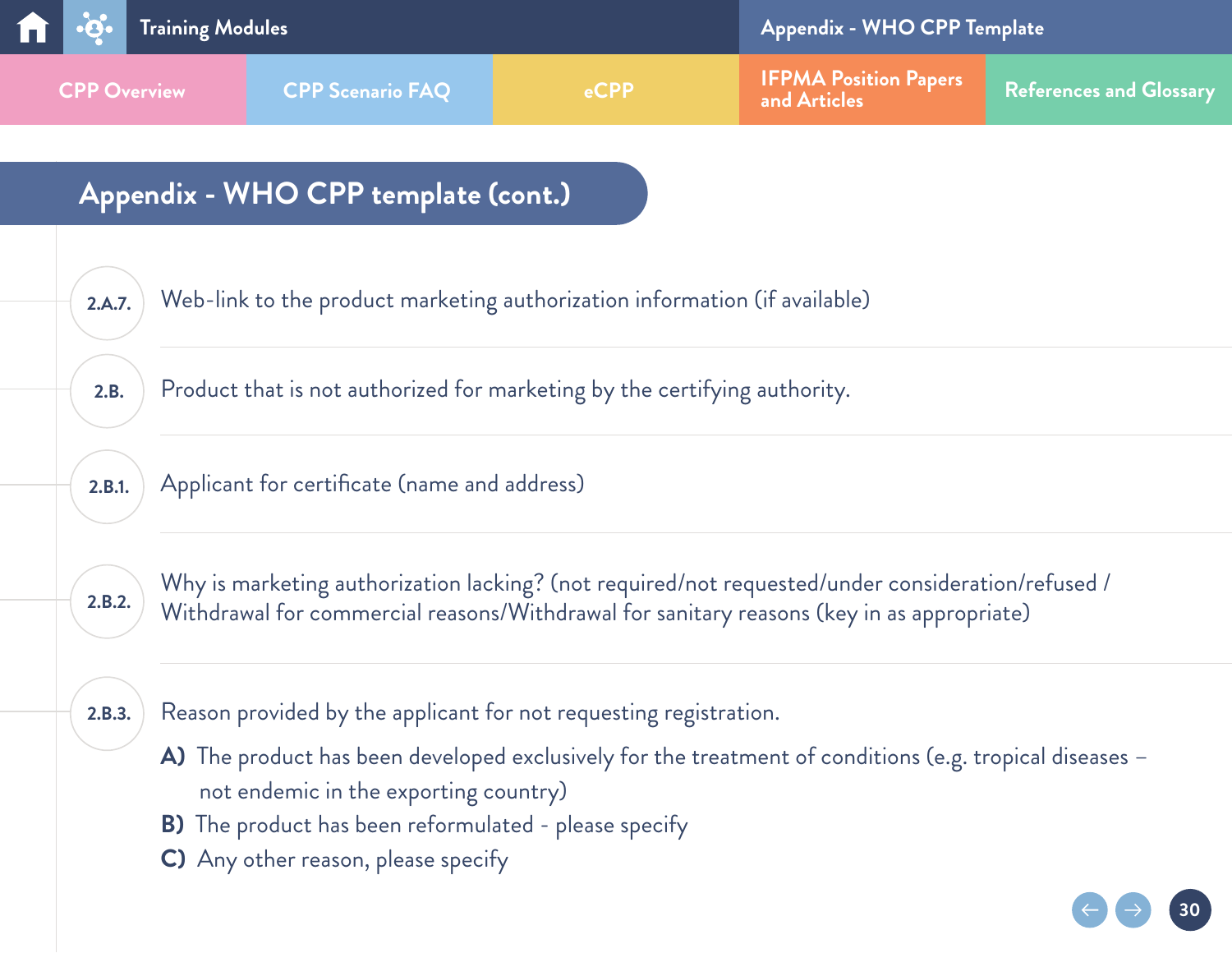

**3.1.**

List of name and address of the manufacturing site(s) and activities:

**A)** manufacturing of all steps of the finished pharmaceutical product (FPP);

- **B)** manufacturing the bulk finished product; 221 Annex 9
- **C)** manufacturing of solvent and diluents;
- **D)** quality control of the FPP;
- **E)** batch release of the FPP;
- **F)** primary packaging of the dosage form;
- **G)** secondary packaging of the product;
- **H)** other(s) (specify and list in new arrows).

**3.2**

Does the certifying authority arrange for periodic inspection of the manufacturing plant in which the dosage form is produced? (yes/no/not applicable)

**31**

— If not or not applicable, proceed to question 4.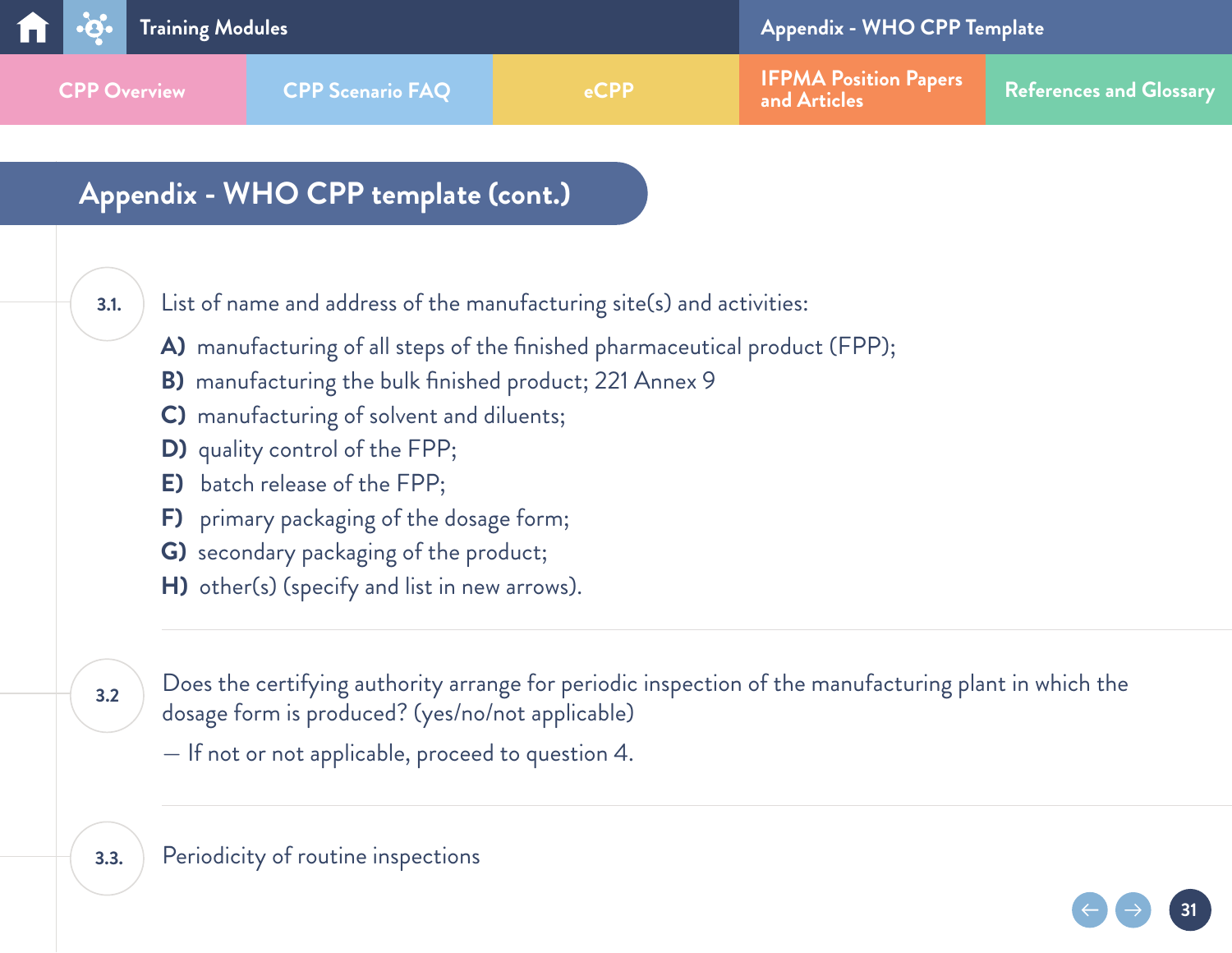

**3.4.** Has the manufacturer of this type of dosage form of the FPP been inspected? (yes/no)

Do the facilities and operations conform to GMP as recommended by the World Health Organization? (yes/no/not applicable) **3.5**

**3.6**

It is recommended that for products approved, but not manufactured in the country of the certifying authority, the source of information that assures the GMP compliance of the manufacturer(es) is declared.

**4**

Does the information submitted by the applicant satisfy the certifying authority on all aspects of the manufacture of the product: (yes/no)

— If no, explain.